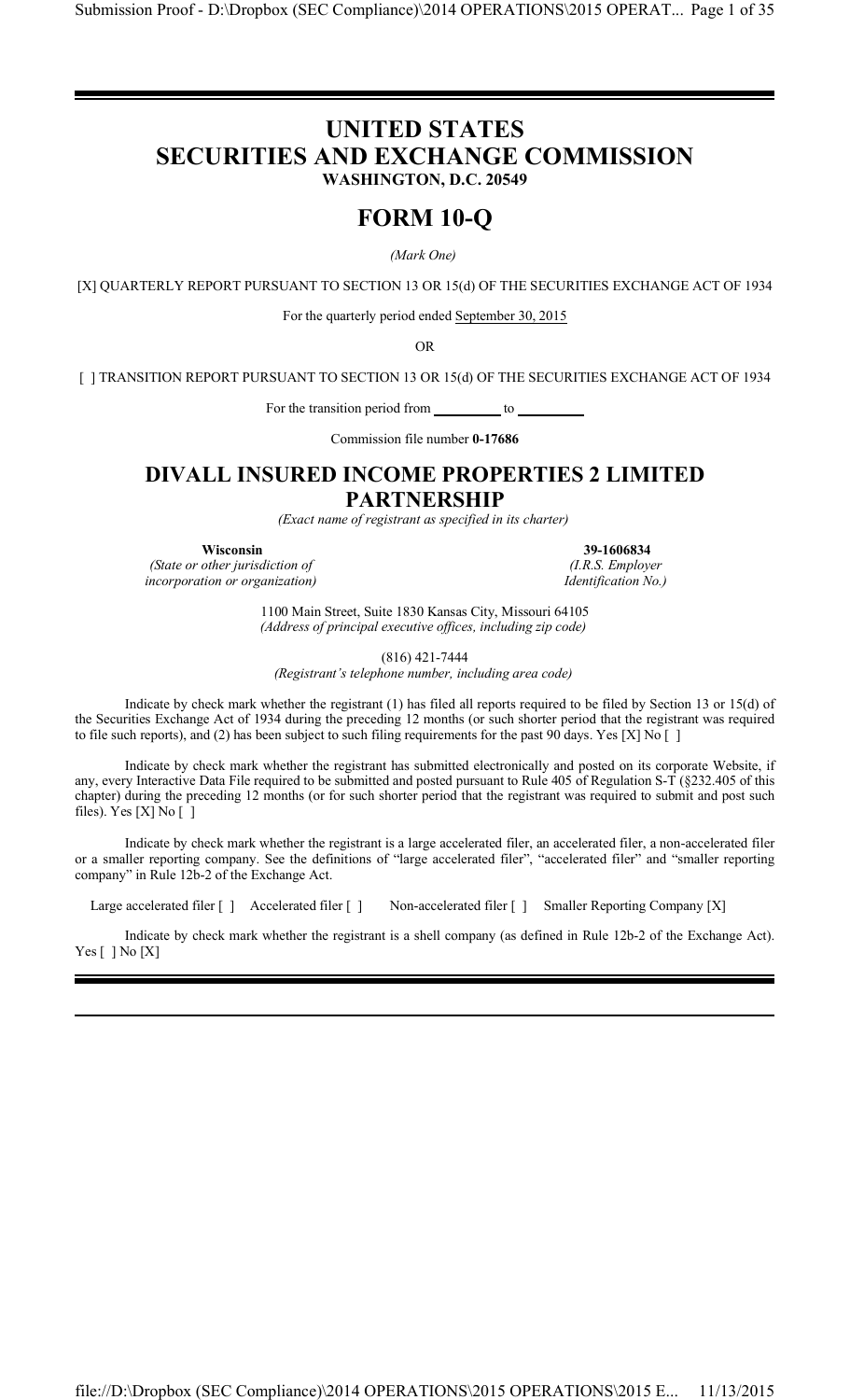# TABLE OF CONTENTS

#### DIVALL INSURED INCOME PROPERTIES 2 LIMITED PARTNERSHIP FORM 10-Q FOR THE PERIOD ENDED SEPTEMBER 30, 2015

|                                                                                               | Page |
|-----------------------------------------------------------------------------------------------|------|
| <b>PART I. Financial Information</b>                                                          |      |
| Item 1. Financial Statements                                                                  | 3    |
| Item 2. Management's Discussion and Analysis of Financial Condition and Results of Operations | 17   |
| Item 3. Quantitative and Qualitative Disclosure About Market Risk                             | 23   |
| Item 4. Controls and Procedures                                                               | 23   |
| <b>PART II. Other Information</b>                                                             |      |
| Item 1. Legal Proceedings                                                                     | 24   |
| Item 1A. Risk Factors                                                                         | 24   |
| Item 2. Unregistered Sale of Equity Securities and Use of Proceeds                            | 24   |
| Item 3. Defaults Upon Senior Securities                                                       | 24   |
| Item 4. Mine Safety Disclosures                                                               | 24   |
| Item 5. Other Information                                                                     | 24   |
| Item 6. Exhibits                                                                              | 24   |
| <b>Signatures</b>                                                                             | 25   |
| 2                                                                                             |      |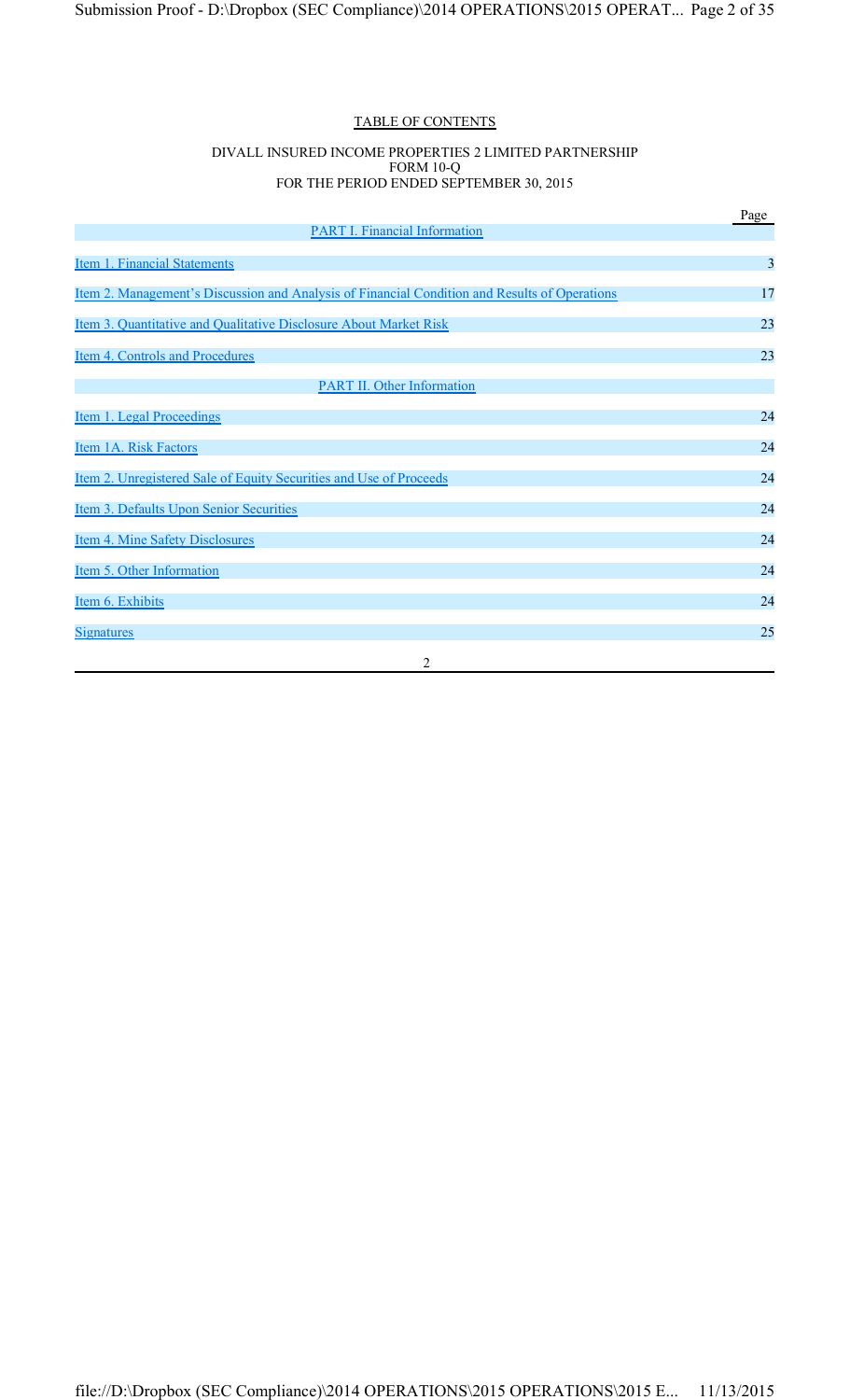# **PART I - FINANCIAL INFORMATION**

# **Item 1. Financial Statements**

#### **DIVALL INSURED INCOME PROPERTIES 2 LIMITED PARTNERSHIP CONDENSED BALANCE SHEETS September 30, 2015 and December 31, 2014 (Unaudited) ASSETS**

|                                                                                | September 30, 2015 |             |      | December 31, 2014 |
|--------------------------------------------------------------------------------|--------------------|-------------|------|-------------------|
| <b>INVESTMENT PROPERTIES: (Note 3)</b>                                         |                    |             |      |                   |
|                                                                                |                    |             |      |                   |
| Land                                                                           | $\mathbb{S}$       | 2,794,122   | \$   | 2,794,122         |
| <b>Buildings</b>                                                               |                    | 4,468,642   |      | 4,468,642         |
| Accumulated depreciation                                                       |                    | (3,769,074) |      | (3,667,557)       |
| Net investment properties                                                      | \$                 | 3,493,690   | $\$$ | 3,595,207         |
| <b>OTHER ASSETS:</b>                                                           |                    |             |      |                   |
| Cash                                                                           | \$                 | 223,576     | \$   | 704,532           |
| Cash held in Indemnification Trust (Note 9)                                    |                    | 453,171     |      | 452,911           |
| Property tax cash escrow                                                       |                    | 10,855      |      | 2,530             |
| Security deposits escrow                                                       |                    | 70,484      |      | 70,795            |
| Rents and other receivables (net of allowance, \$0 and \$25,483, respectively) |                    | 284,789     |      | 500,746           |
| Deferred tenant award proceeds escrow                                          |                    | 133,593     |      | 150,657           |
| Prepaid insurance                                                              |                    | 488         |      | 7,597             |
| Deferred charges, net                                                          |                    | 139,779     |      | 160,074           |
| Note receivable (Note 10)                                                      |                    | 72,099      |      | 115,339           |
| Total other assets                                                             | \$                 | 1,388,834   | \$   | 2,165,181         |
|                                                                                |                    |             |      |                   |
| Total assets                                                                   | \$                 | 4,882,524   | \$   | 5,760,388         |

The accompanying notes are an integral part of these unaudited condensed financial statements.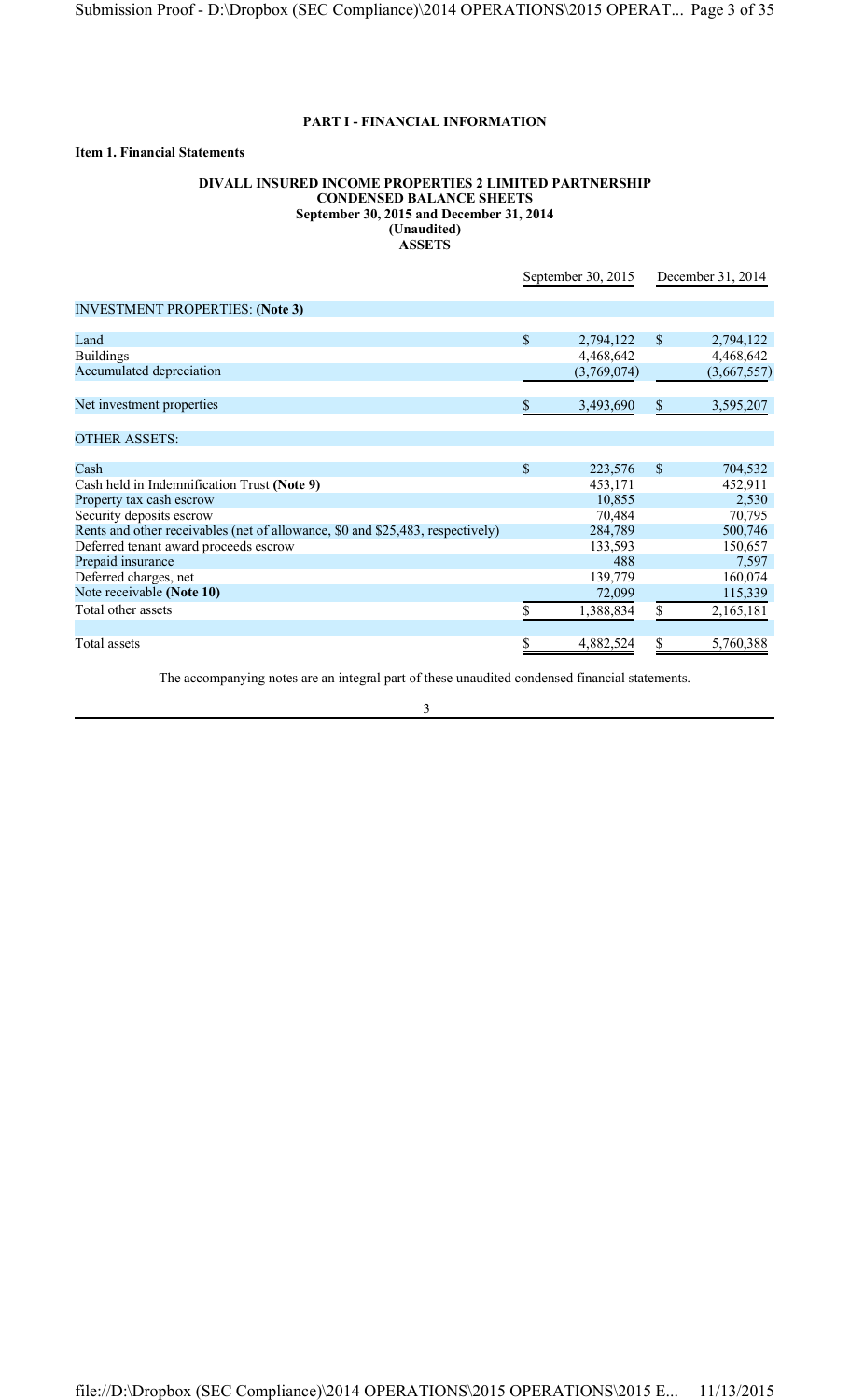#### **DIVALL INSURED INCOME PROPERTIES 2 LIMITED PARTNERSHIP CONDENSED BALANCE SHEETS September 30, 2015 and December 31, 2014 LIABILITIES AND PARTNERS' CAPITAL (Unaudited)**

|                                                                                                  |                 | September 30, 2015 | December 31, 2014 |                |
|--------------------------------------------------------------------------------------------------|-----------------|--------------------|-------------------|----------------|
| <b>CURRENT LIABILITIES:</b>                                                                      |                 |                    |                   |                |
| Accounts payable and accrued expenses                                                            | \$              | 16,053             | \$                | 27,108         |
| Property tax payable                                                                             |                 | 9,930              |                   | 1,605          |
| Due to General Partner (Note 6)                                                                  |                 | 1,146              |                   | 3,254          |
| Deferred rent                                                                                    |                 | 133,511            |                   | 149,971        |
| Security deposits                                                                                |                 | 70,440             |                   | 70,440         |
| Unearned rental income                                                                           |                 | $\boldsymbol{0}$   |                   | 5,000          |
| Total current liabilities                                                                        | \$              | 231,080            | \$                | 257,378        |
| <b>CONTINGENCIES AND COMMITMENTS (Notes 8 and 9)</b>                                             |                 |                    |                   |                |
| PARTNERS' CAPITAL: (Notes 1 and 4)                                                               |                 |                    |                   |                |
| General Partner -                                                                                |                 |                    |                   |                |
| Cumulative net income (retained earnings)                                                        | \$              | 347,389            | \$                | 343,188        |
| Cumulative cash distributions                                                                    |                 | (144, 276)         |                   | (142, 595)     |
|                                                                                                  | $\overline{\$}$ | 203,113            | $\overline{\$}$   | 200,593        |
| Limited Partners (46,280.3 interests outstanding at September 30, 2015 and<br>December 31, 2014) |                 |                    |                   |                |
| Capital contributions                                                                            |                 | 46,280,300         |                   | 46,280,300     |
| <b>Offering Costs</b>                                                                            |                 | (6,921,832)        |                   | (6,921,832)    |
| Cumulative net income (retained earnings)                                                        |                 | 40,757,360         |                   | 40,341,446     |
| Cumulative cash distributions                                                                    |                 | (74, 827, 268)     |                   | (73, 557, 268) |
|                                                                                                  | \$              | 5,288,560          | $\overline{\$}$   | 6,142,646      |
| Former General Partner -                                                                         |                 |                    |                   |                |
| Cumulative net income (retained earnings)                                                        |                 | 707,513            |                   | 707,513        |
| Cumulative cash distributions                                                                    |                 | (1, 547, 742)      |                   | (1, 547, 742)  |
|                                                                                                  | \$              | (840, 229)         | $\overline{\$}$   | (840, 229)     |
| Total partners' capital                                                                          | \$              | 4,651,444          | \$                | 5,503,010      |
| Total liabilities and partners' capital                                                          | \$              | 4,882,524          | \$                | 5,760,388      |
|                                                                                                  |                 |                    |                   |                |

The accompanying notes are an integral part of these unaudited condensed financial statements.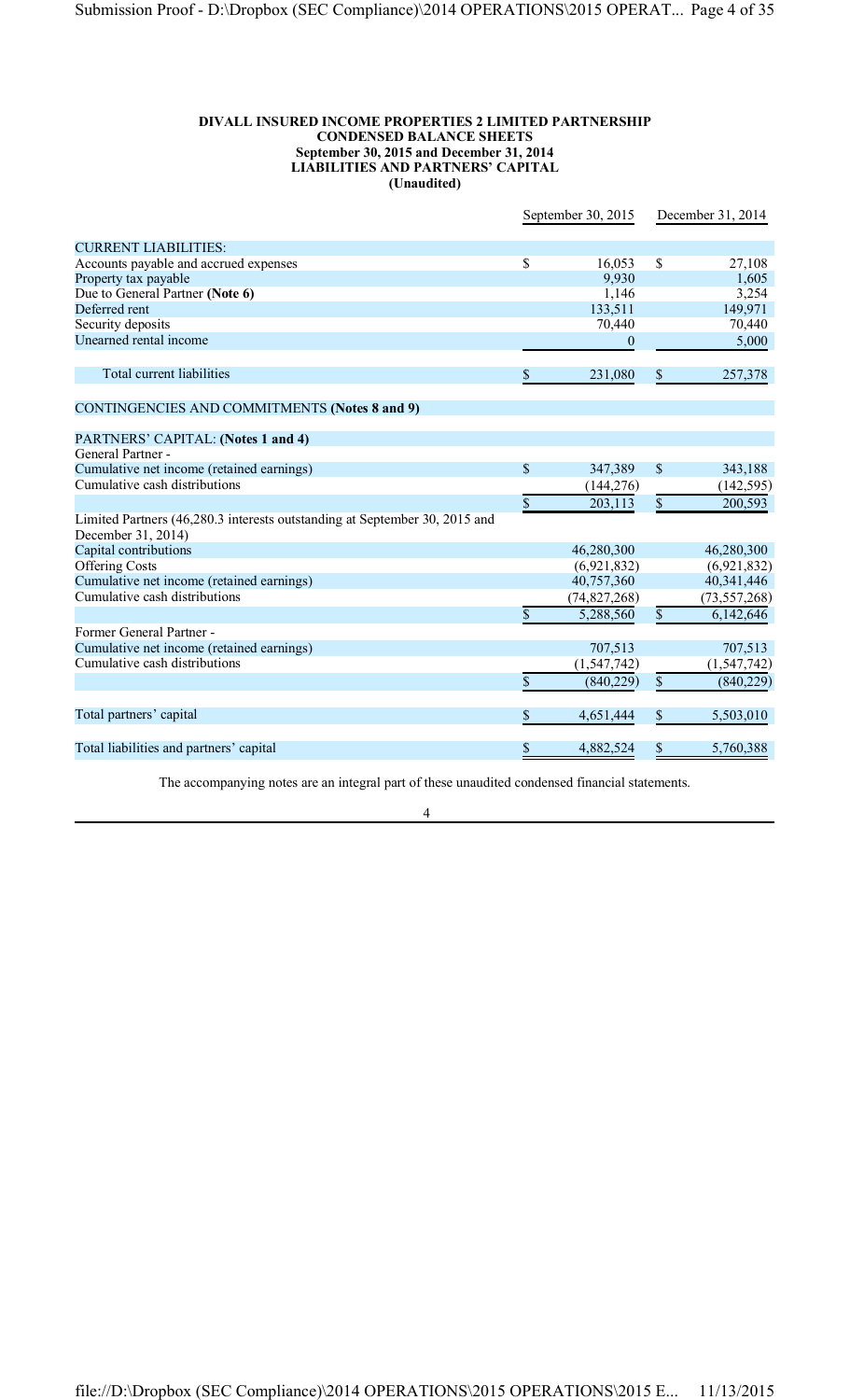#### **DIVALL INSURED INCOME PROPERTIES 2 LIMITED PARTNERSHIP CONDENSED STATEMENTS OF INCOME (LOSS) For the Three and Nine month Periods Ended September 30, 2015 and 2014 (Unaudited)**

|                                   |                       | Three Months ended |                       |                  | Nine Months Ended     |           |                       |           |
|-----------------------------------|-----------------------|--------------------|-----------------------|------------------|-----------------------|-----------|-----------------------|-----------|
|                                   | September 30,<br>2015 |                    | September 30,<br>2014 |                  | September 30,<br>2015 |           | September 30,<br>2014 |           |
| <b>OPERATING REVENUES:</b>        |                       |                    |                       |                  |                       |           |                       |           |
| Rental income (Note 5)            | \$                    | 461,057            | \$                    | 450,109          | \$                    | 1,012,904 | \$                    | 986,706   |
| <b>TOTAL OPERATING</b>            |                       |                    |                       |                  |                       |           |                       |           |
| <b>REVENUES</b>                   |                       | 461,057            |                       | 450,109          |                       | 1,012,904 |                       | 986,706   |
| OPERATING EXPENSES                |                       |                    |                       |                  |                       |           |                       |           |
| Partnership management fees       |                       |                    |                       |                  |                       |           |                       |           |
| (Note 6)                          |                       | 66,744             |                       | 65,679           |                       | 199,522   |                       | 196,407   |
| Insurance                         |                       | 1,465              |                       | 1,498            |                       | 4,396     |                       | 4,493     |
| General and administrative        |                       | 15,249             |                       | 15,884           |                       | 54,789    |                       | 80,504    |
| Advisory Board fees and           |                       |                    |                       |                  |                       |           |                       |           |
| expenses                          |                       | 2,625              |                       | 2,625            |                       | 7,875     |                       | 7,875     |
| Professional services             |                       | 50,340             |                       | 50,308           |                       | 213,170   |                       | 209,259   |
| Depreciation                      |                       | 33,839             |                       | 34,116           |                       | 101,517   |                       | 109,169   |
| Amortization                      |                       | 6,765              |                       | 6,722            |                       | 20,295    |                       | 20,910    |
| TOTAL OPERATING                   |                       |                    |                       |                  |                       |           |                       |           |
| <b>EXPENSES</b>                   |                       | 177,027            |                       | 176,832          |                       | 601,564   |                       | 628,617   |
| <b>OTHER INCOME</b>               |                       |                    |                       |                  |                       |           |                       |           |
| Interest income                   |                       | 845                |                       | 761              |                       | 3,545     |                       | 2,612     |
| Note receivable interest          |                       |                    |                       |                  |                       |           |                       |           |
| income (Note 10)                  |                       | 1,484              |                       | 2,585            |                       | 5,237     |                       | 8,244     |
| Other income                      |                       | 60                 |                       | $\boldsymbol{0}$ |                       | 60        |                       | $\theta$  |
| TOTAL OTHER INCOME                |                       | 2,389              |                       | 3,346            |                       | 8,842     |                       | 10,856    |
| <b>INCOME FROM CONTINUING</b>     |                       |                    |                       |                  |                       |           |                       |           |
| <b>OPERATIONS</b>                 |                       | 286,419            |                       | 276,623          |                       | 420,182   |                       | 368,945   |
| <b>LOSS FROM DISCONTINUED</b>     |                       |                    |                       |                  |                       |           |                       |           |
| <b>OPERATIONS</b> (Notes 1 and 3) |                       | $\boldsymbol{0}$   |                       | (14,283)         |                       | (67)      |                       | (19, 818) |
| <b>NET INCOME</b>                 | $\mathbb S$           | 286,419            | $\overline{\$}$       | 262,340          | $\mathsf{\$}$         | 420,115   | $\overline{\$}$       | 349,127   |
| NET INCOME - GENERAL              |                       |                    |                       |                  |                       |           |                       |           |
| <b>PARTNER</b>                    | \$                    | 2,864              | \$                    | 2,623            | \$                    | 4,202     | \$                    | 3,491     |
| <b>NET INCOME - LIMITED</b>       |                       |                    |                       |                  |                       |           |                       |           |
| <b>PARTNERS</b>                   |                       | 283,555            |                       | 259,717          |                       | 415,913   |                       | 345,636   |
|                                   | \$                    | 286,419            | \$                    | 262,340          | \$                    | 420,115   | \$                    | 349,127   |
| PER LIMITED PARTNERSHIP           |                       |                    |                       |                  |                       |           |                       |           |
| INTEREST, Based on 46,280.3       |                       |                    |                       |                  |                       |           |                       |           |
| interests outstanding:            |                       |                    |                       |                  |                       |           |                       |           |
| <b>INCOME FROM CONTINUING</b>     |                       |                    |                       |                  |                       |           |                       |           |
| <b>OPERATIONS</b>                 | $\mathbb S$           | 6.13               | $\$$                  | 5.92             | \$                    | 8.99      | $\mathbb S$           | 7.89      |
| <b>INCOME (LOSS) FROM</b>         |                       |                    |                       |                  |                       |           |                       |           |
| DISCONTINUED OPERATIONS           | \$                    | 0.00               | $($ \$                | 0.31)            | (S)                   | 0.00)     | $($ \$                | 0.42)     |
| NET INCOME PER LIMITED            |                       |                    |                       |                  |                       |           |                       |           |
| PARTNERSHIP INTEREST              | \$                    | 6.13               | \$                    | 5.61             | \$                    | 8.99      | \$                    | 7.47      |

The accompanying notes are an integral part of these unaudited condensed financial statements.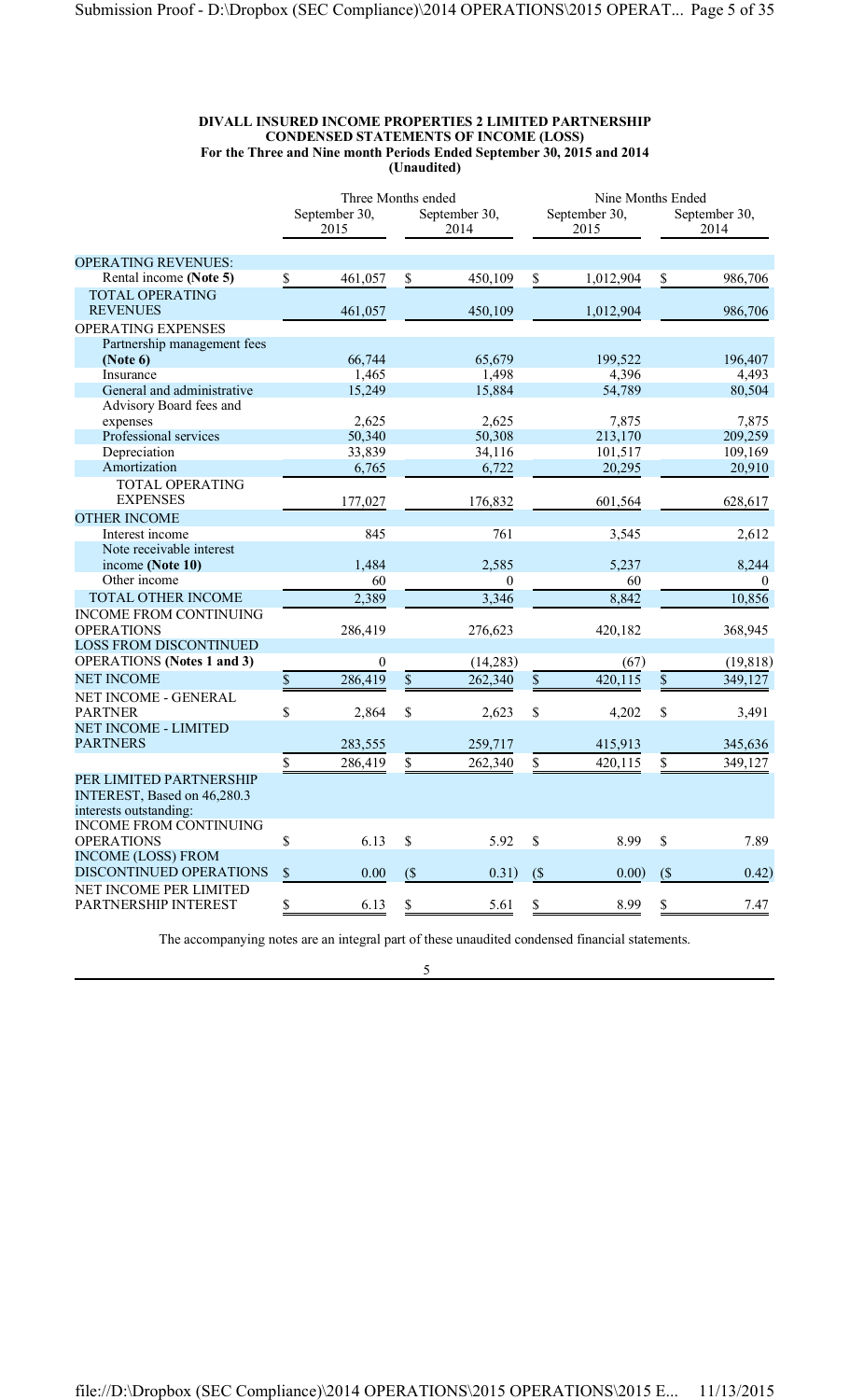#### **DIVALL INSURED INCOME PROPERTIES 2 LIMITED PARTNERSHIP CONDENSED STATEMENTS OF CASH FLOWS For the Nine Month Periods Ended September 30, 2015 and 2014 (Unaudited)**

|                                                                                                                | Nine Months Ended |                    |    |                    |
|----------------------------------------------------------------------------------------------------------------|-------------------|--------------------|----|--------------------|
|                                                                                                                |                   | September 30, 2015 |    | September 30, 2014 |
|                                                                                                                |                   |                    |    |                    |
| CASH FLOWS FROM OPERATING ACTIVITIES:<br>Net income                                                            | \$                | 420,115            | \$ |                    |
|                                                                                                                |                   |                    |    | 349,127            |
| Adjustments to reconcile net income to net cash from operating activities -<br>Provision for doubtful accounts |                   | $\mathbf{0}$       |    | 31,116             |
| Depreciation and amortization                                                                                  |                   | 121,812            |    | 130,079            |
| Interest applied to Indemnification Trust account                                                              |                   | (259)              |    | (267)              |
| Decrease in rents and other receivables                                                                        |                   | 215,957            |    | 178,649            |
| (Increase) Decrease in property tax cash escrow                                                                |                   | (8,325)            |    | 10,349             |
| Decrease in security deposit escrow                                                                            |                   | 311                |    | 103                |
| Decrease in deferred award proceeds escrow                                                                     |                   | 17,064             |    | 16,093             |
| Decrease in prepaid insurance                                                                                  |                   | 7,109              |    | 502                |
| Decrease in deferred rent receivable                                                                           |                   | $\theta$           |    | 2,250              |
| Decrease in accounts payable and accrued expenses                                                              |                   | (11,055)           |    | (25, 323)          |
| Increase in property tax payable                                                                               |                   | 8,325              |    | 2,683              |
| (Decrease) Increase in unearned rental income                                                                  |                   | (5,000)            |    | 11,791             |
| Decrease in due to General Partner                                                                             |                   | (2,108)            |    | (190)              |
|                                                                                                                |                   |                    |    |                    |
|                                                                                                                |                   |                    |    |                    |
| Net cash from operating activities                                                                             |                   | 763,946            |    | 706,962            |
| CASH FLOWS FROM INVESTING ACTIVITIES:                                                                          |                   |                    |    |                    |
|                                                                                                                |                   |                    |    |                    |
| Note receivable, principal payment received                                                                    |                   | 43,240             |    | 27,004             |
| Deferred rent                                                                                                  |                   | (16, 460)          |    | (16, 461)          |
|                                                                                                                |                   |                    |    |                    |
| Net cash from investing activities                                                                             |                   | 26,780             |    | 10,543             |
|                                                                                                                |                   |                    |    |                    |
| CASH FLOWS FROM FINANCING ACTIVITIES:                                                                          |                   |                    |    |                    |
| Cash distributions to Limited Partners                                                                         |                   | (1,270,000)        |    | (741,000)          |
| Cash distributions to General Partner                                                                          |                   | (1,681)            |    | (1,372)            |
|                                                                                                                |                   |                    |    |                    |
| Net cash from financing activities                                                                             |                   | (1,271,681)        |    | (742, 372)         |
|                                                                                                                |                   |                    |    |                    |
| <b>NET DECREASE IN CASH</b>                                                                                    |                   | (480,955)          |    | (24, 867)          |
|                                                                                                                |                   |                    |    |                    |
| CASH AT BEGINNING OF YEAR                                                                                      |                   | 704,531            |    | 244,319            |
|                                                                                                                |                   |                    |    |                    |
| <b>CASH AT END OF PERIOD</b>                                                                                   | \$                | 223,576            | \$ | 219,452            |

The accompanying notes are an integral part of these unaudited condensed financial statements.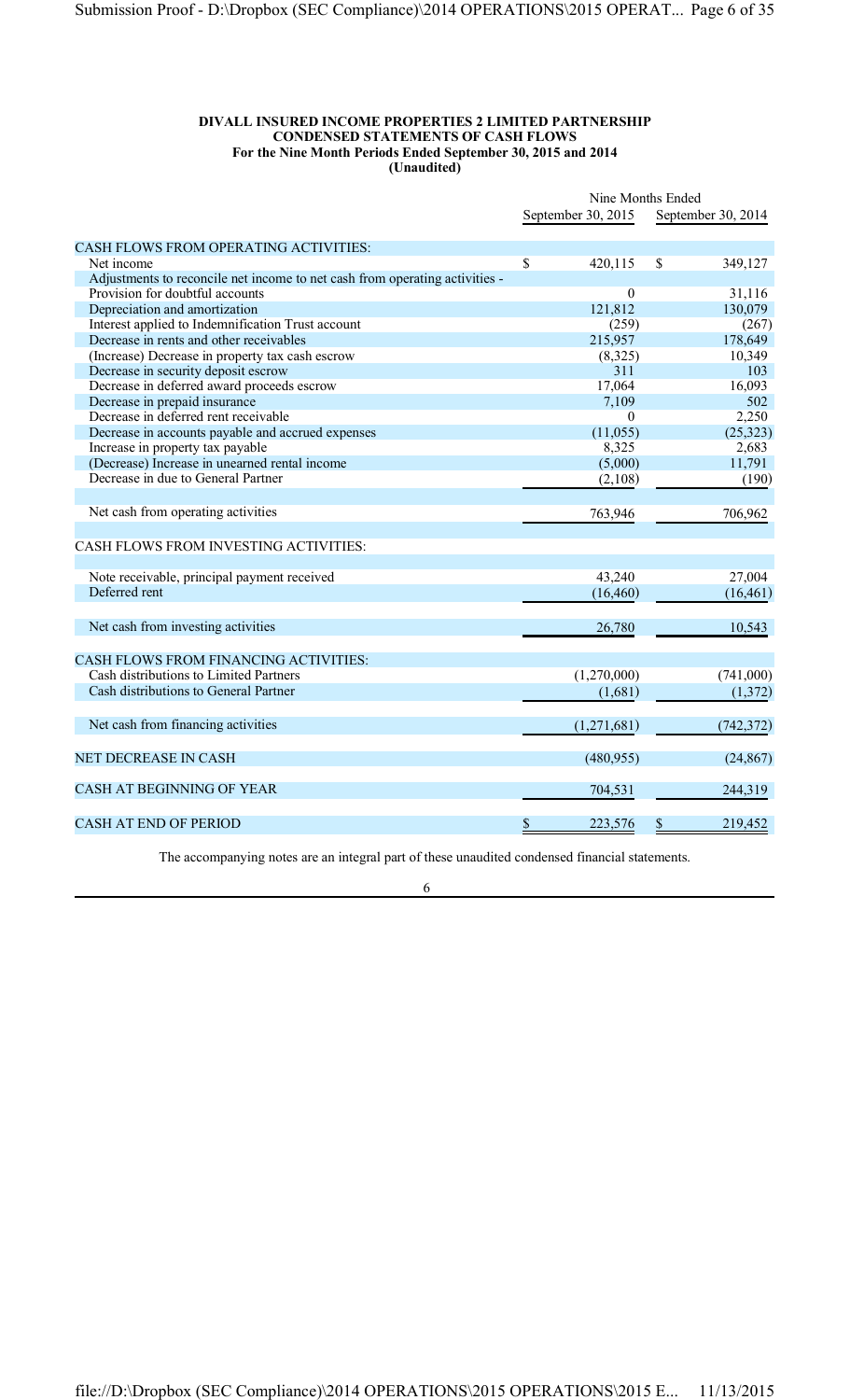#### **DIVALL INSURED INCOME PROPERTIES 2 LIMITED PARTNERSHIP**

### **NOTES TO UNAUDITED CONDENSED FINANCIAL STATEMENTS**

These unaudited interim condensed financial statements should be read in conjunction with DiVall Insured Income Properties 2 Limited Partnership's (the "Partnership") 2014 annual audited financial statements within its Annual Report on Form 10-K filed with the Securities and Exchange Commission (the "SEC") on March 30, 2015.

These unaudited interim condensed financial statements and notes have been prepared on the same basis as the Partnership's annual audited financial statements and include all normal and recurring adjustments, which are in the opinion of management, necessary to present a fair statement of the Partnership's financial position, results of operations and cash flows as of and for the interim periods presented. The results of operations for the three and nine month periods ended September 30, 2015 are not necessarily indicative of the results to be expected for the fiscal year ending December 31, 2015, for any other interim period, or for any other future year.

The condensed balance sheets as of December 31, 2014 contained herein have been derived from the audited financial statements as of December 31, 2014, but do not include all disclosures required by U.S. GAAP.

# **1. ORGANIZATION AND SIGNIFICANT ACCOUNTING POLICIES:**

The Partnership was formed on November 20, 1987, pursuant to the Uniform Limited Partnership Act of the State of Wisconsin. The initial capital, contributed during 1987, consisted of \$300, representing aggregate capital contributions of \$200 by the former general partners and \$100 by the initial limited partner.

The Partnership is currently engaged in the business of owning and operating its investment portfolio of commercial real estate properties (collectively, the "Properties"). The Properties are leased on a triple net basis primarily to, and operated by, franchisors or franchisees of national, regional, and local retail chains under primarily long-term leases. The lessees are operators of fast food, family style, and casual/theme restaurants. As of September 30, 2015, the Partnership owned eleven Properties, which are located in a total of four states.

The Partnership will be dissolved on November 30, 2020, or earlier upon the prior occurrence of any of the following events: (a) the disposition of all its Properties; (b) the written determination by the Provo Group, Inc., the general partner of the Partnership (the "General Partner"), that the Partnership's assets may constitute "plan assets" for purposes of ERISA; (c) the agreement of limited partners owning a majority of the outstanding limited partnership interests to dissolve the Partnership; or (d) the dissolution, bankruptcy, death, withdrawal, or incapacity of the last remaining general partner, unless an additional general partner is elected by a majority of the limited partners. During the second or third quarter of the seven odd numbered years 2001 to 2013, consent solicitations were circulated to the Partnership's limited partners (each being a "Consent"). If approved, any of the Consents would have authorized the sale of all of the Properties and the dissolution of the Partnership. Limited partners owning a majority of the limited partnership interests did not vote in favor of any of the Consents. During the second quarter of 2015, a consent solicitation was once again circulated to the Partnership's limited partners (the "2015 Consent"), which if approved would have authorized the sale of all of the Properties and the dissolution of the Partnership. Limited partners holding more than a majority of the outstanding limited partnership interests did not vote in favor of the 2015 Consent, and therefore the Partnership will continue to operate as a going concern.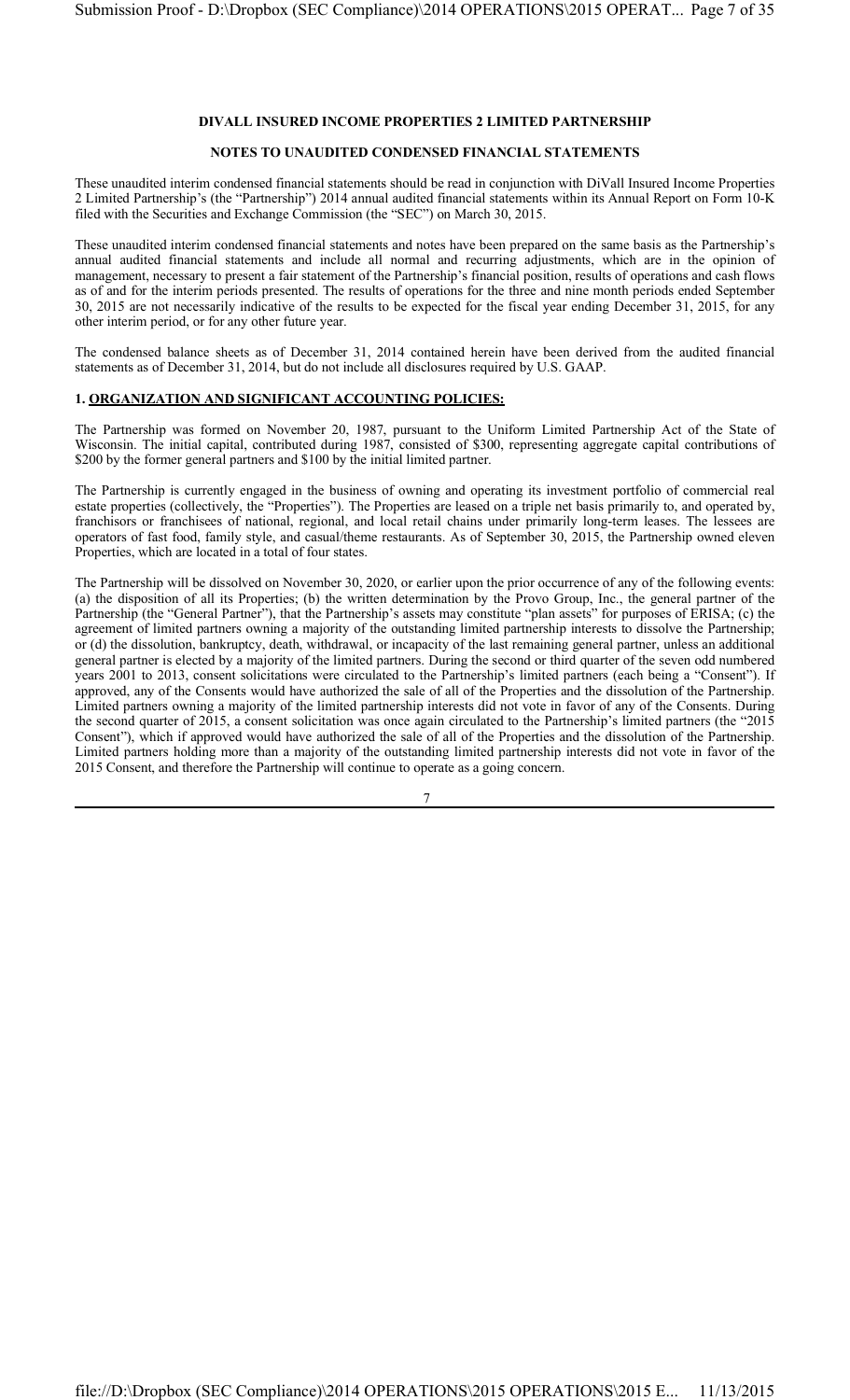#### *Significant Accounting Policies*

Rental revenue from the Properties is recognized on a straight-line basis over the term of the respective lease. Percentage rents are only accrued when the tenant has reached the sales breakpoint stipulated in the lease.

Rents and other receivables are comprised of billed but uncollected amounts due for monthly rents and other charges, and amounts due for scheduled rent increases for which rentals have been earned and will be collected in the future under the terms of the leases. Receivables are recorded at management's estimate of the amounts that will be collected.

Based on an analysis of specific accounts and historical experience, as of September 30, 2015, and December 31, 2014, there were \$0 and \$25,483 of recorded values for allowance for doubtful accounts. The entire allowance was written off as of September 30, 2015 because the former tenant to which the doubtful account was attributed filed for Chapter 7 bankruptcy protection on that date. See Note 3 for more information.

The Partnership considers its operations to be in only one segment, the operation of a portfolio of commercial real estate leased on a triple net basis, and therefore no segment disclosure is made.

Depreciation of the Properties are provided on a straight-line basis over the estimated useful lives of the buildings and improvements.

Deferred charges represent leasing commissions paid when the Properties are leased and upon the negotiated extension of a lease. Leasing commissions are capitalized and amortized over the term of the lease. As of September 30, 2015 and December 31, 2014, accumulated amortization amounted to \$151,759 and \$131,464, respectively.

Deferred tenant award proceeds escrow represents the portion of the award proceeds from the sale of the portion of the Mt. Pleasant, South Carolina property that will be paid to the tenant ratably over 99 months beginning August 1, 2013.

The Partnership generally maintains cash in federally insured accounts which, at times, may exceed federally insured limits. The Partnership has not experienced any losses in such accounts and does not believe it is exposed to any significant credit risk.

Financial instruments that potentially subject the Partnership to significant concentrations of credit risk consist primarily of cash investments and leases. Additionally, as of September 30, 2015, nine of the Partnership's eleven Properties are leased to three significant tenants, Wendgusta, LLC ("Wendgusta"), Wendcharles I, LLC ("Wendcharles I") and Wendcharles II, LLC ("Wendcharles II"), all three of whom are Wendy's restaurant franchisees. The property lease(s) for these three tenants comprised approximately 56%, 15% and 8%, respectively, of the Partnership's total operating base rents reflected as of September 30, 2015.

The preparation of financial statements in conformity with accounting principles generally accepted in the United States of America ("GAAP") requires management to make estimates and assumptions that affect the reported amounts of assets and liabilities (and disclosure of contingent assets and liabilities) at the date of the financial statements and the reported amounts of revenues and expenses during the reporting period. Actual results could differ from those estimates.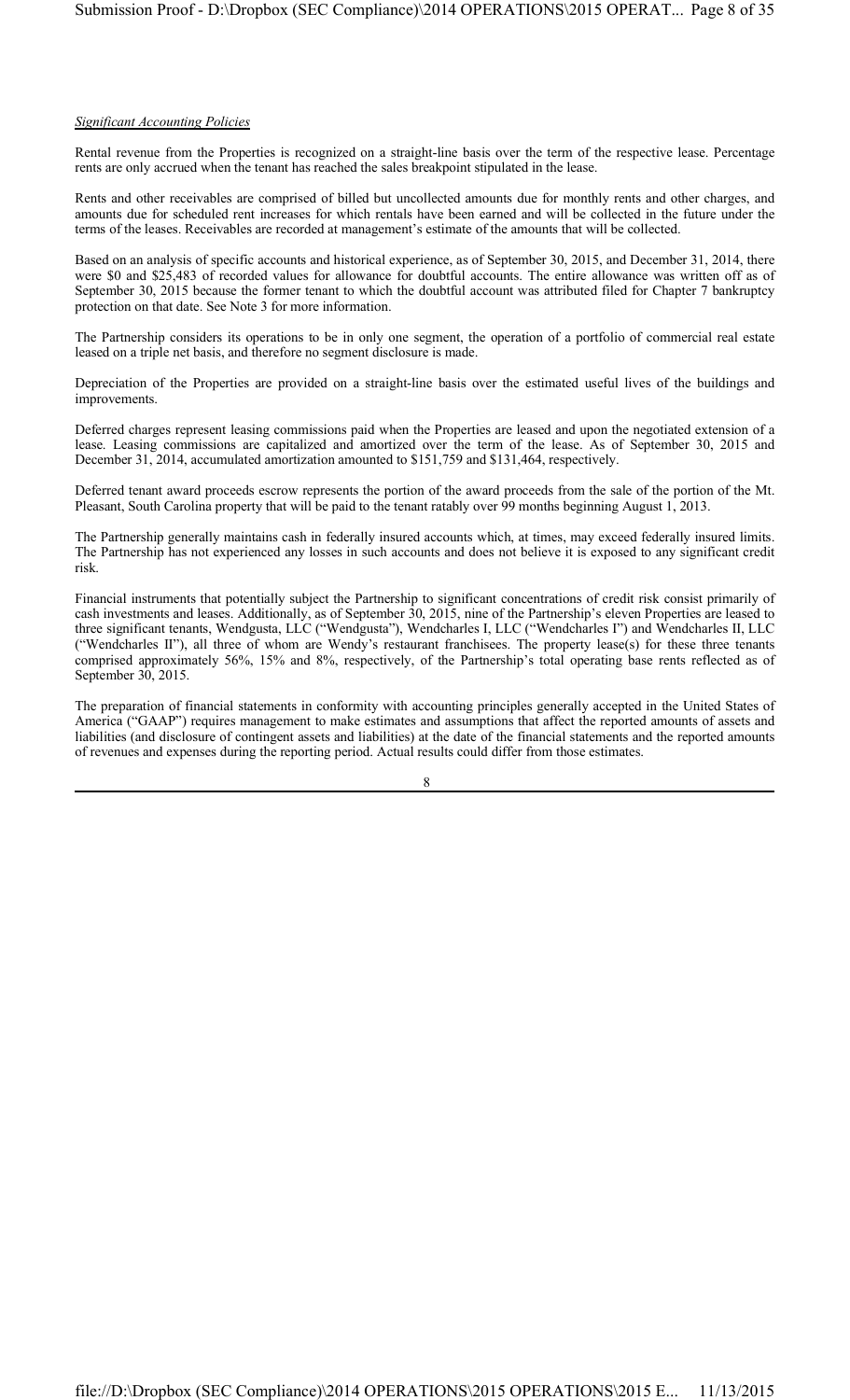Assets disposed of or deemed to be classified as held for sale require the reclassification of current and previous years' operations to discontinued operations in accordance with GAAP applicable to "Accounting for the Impairment or Disposal of Long Lived Assets". As such, prior year operating results for those properties considered as held for sale or properties no longer considered for sale have been reclassified to conform to the current year presentation without affecting total income. When properties are considered held for sale, depreciation of the properties is discontinued, and the properties are valued at the lower of the depreciated cost or fair value, less costs to dispose. If circumstances arise that were previously considered unlikely, and, as a result, the property previously classified as held for sale is no longer to be sold, the property is reclassified as held and used. Such property is measured at the lower of its carrying amount (adjusted for any depreciation and amortization expense that would have been recognized had the property been continuously classified as held and used) or fair value at the date of the subsequent decision not to sell.

Assets are classified as held for sale, generally, when all criteria within GAAP applicable to "Accounting for the Impairment or Disposal of Long Lived Assets" have been met.

The Partnership periodically reviews its long-lived assets, primarily real estate, for impairment whenever events or changes in circumstances indicate that the carrying amount of such assets may not be recoverable. The Partnership's review involves comparing current and future operating performance of the assets, the most significant of which is undiscounted operating cash flows, to the carrying value of the assets. Based on this analysis, a provision for possible loss is recognized, if any. There were no adjustments to carrying values for the three or nine month periods ended September 30, 2015 and 2014.

The Financial Accounting Standards Board ("FASB") guidance on "Fair Value Measurements and Disclosure" defines fair value, establishes a framework for measuring fair value and enhances disclosures about fair value measures required under other accounting pronouncements, but does not change existing guidance as to whether or not an instrument is carried at fair value. The adoption of the provisions of this FASB issuance, with respect to nonrecurring fair value measurements of nonfinancial assets and liabilities, including (but not limited to) the valuation of reporting units for the purpose of assessing goodwill impairment and the valuation of property and equipment when assessing long-lived asset impairment, did not have a material impact on how the Partnership estimated its fair value measurements but did result in increased disclosures about fair value measurements in the Partnership's financial statements as of and for the nine month period ended September 30, 2015 and the year ended December 31, 2014. See Note 11 for further disclosure.

GAAP applicable to disclosure about fair value of financial instruments requires entities to disclose the fair value of all financial assets and liabilities for which it is practicable to estimate. Fair value is defined as the amount at which the instrument could be exchanged in a current transaction between willing parties, other than in a forced or liquidation sale. The General Partner believes that the carrying value of the Partnership's assets (exclusive of the Properties) and liabilities approximate fair value due to the relatively short maturity of these instruments.

No provision for federal income taxes has been made, as any liability for such taxes would be that of the individual partners rather than of the Partnership.

The Partnership is not subject to federal income tax because its income and losses are includable in the tax returns of its partners, but may be subject to certain state taxes. FASB has provided guidance for how uncertain tax positions should be recognized, measured, disclosed and presented in the financial statements. This requires the evaluation of tax positions taken or expected to be taken in the course of preparing the entity's tax returns to determine whether the tax positions are morelikely-than-not of being sustained when challenged or when examined by the applicable taxing authority. Management has determined that there were no material uncertain income tax positions. Tax returns filed by the Partnership generally are subject to examination by U.S. and state taxing authorities for the years ended after December 31, 2011.

 $\overline{Q}$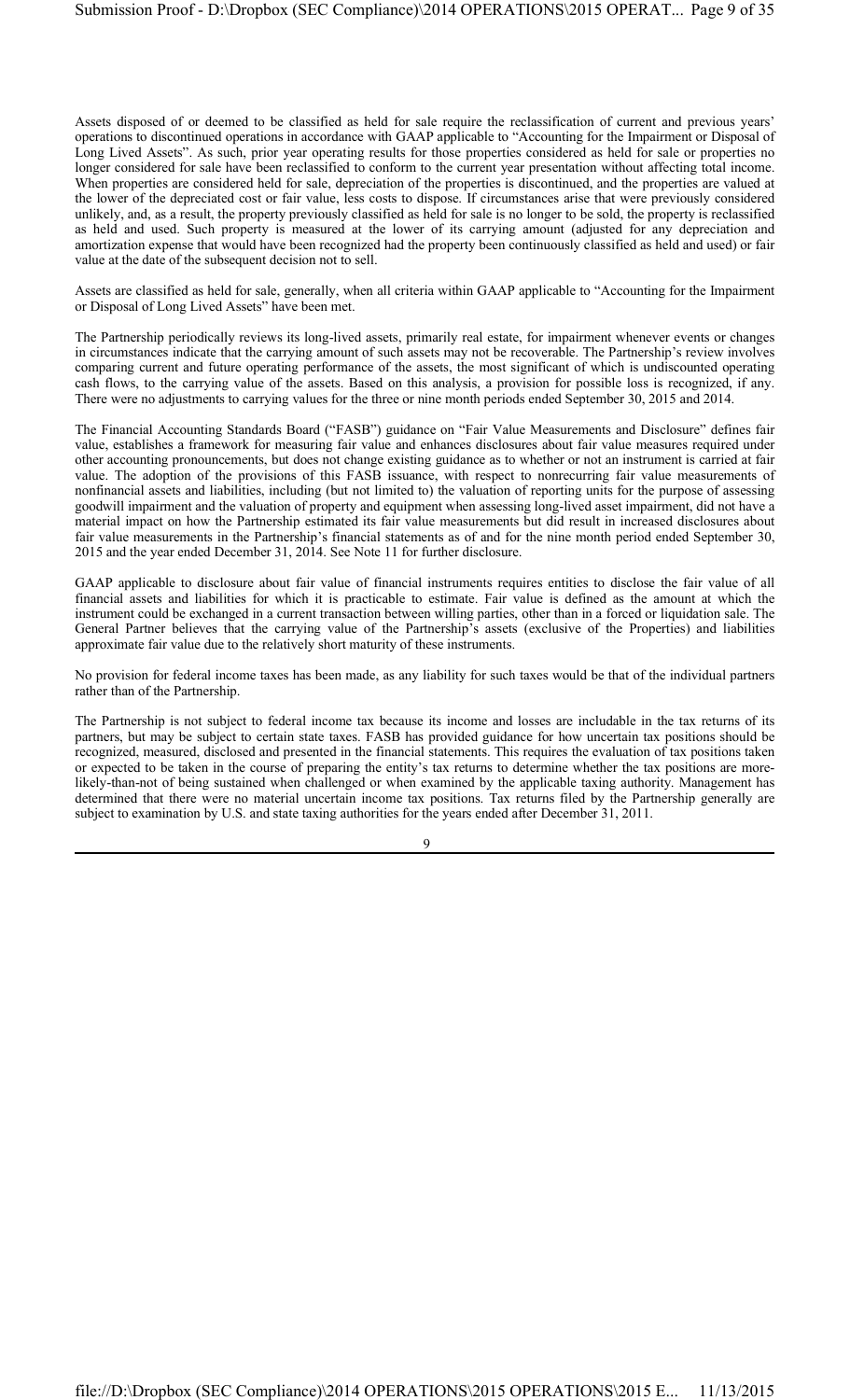# **2. REGULATORY INVESTIGATION:**

A preliminary investigation during 1992 by the Office of Commissioner of Securities for the State of Wisconsin and the SEC (the "Investigation") revealed that during at least the four years ended December 31, 1992, the former general partners of the Partnership, Gary J. DiVall ("DiVall") and Paul E. Magnuson ("Magnuson"), had transferred substantial cash assets of the Partnership and two affiliated publicly registered limited partnerships, DiVall Insured Income Fund Limited Partnership ("DiVall 1"), which was dissolved December of 1998, and DiVall Income Properties 3 Limited Partnership ("DiVall 3", and together with the Partnership and DiVall 1, the "three original partnerships"), which was dissolved December of 2003, to various other entities previously sponsored by or otherwise affiliated with DiVall and Magnuson. The unauthorized transfers were in violation of the respective partnership agreements and resulted, in part, from material weaknesses in the internal control systems of the three original partnerships.

Subsequent to discovery, and in response to the regulatory inquiries, The Provo Group, Inc. ("TPG" or the "General Partner") was appointed Permanent Manager (effective February 8, 1993) to assume responsibility for daily operations and assets of the three original partnerships as well as to develop and execute a plan of restoration for the three original partnerships. Effective May 26, 1993, the limited partners of the Partnership, by written consent of a majority of limited partnership interests, elected TPG as general partner. TPG terminated the former general partners by accepting their tendered resignations.

In 1993, the General Partner estimated an aggregate recovery of \$3 million for the three original partnerships. At that time, an allowance was established against amounts due from former general partners and their affiliates reflecting the estimated \$3 million receivable. This net receivable was allocated among the three original partnerships based on their pro rata share of the total misappropriation, and restoration costs and recoveries have been allocated based on the same percentage. Through September 30, 2015, approximately \$5,918,000 (\$0 recovered in 2015 and 2014, respectively) of recoveries have been received which exceeded the original estimate of \$3 million. As a result, from January 1, 1996 through September 30, 2015, the Partnership has recognized a total of approximately \$1,229,000 as recovery of amounts previously written off (\$0 written off in 2015 and 2014, respectively) in the statements of income, which represents its share of the excess recovery. The General Partner continues to pursue recoveries of the misappropriated funds; however, no further significant recoveries are anticipated.

#### **3. INVESTMENT PROPERTIES AND PROPERTIES HELD FOR SALE:**

The total cost of the Properties includes the original purchase price plus acquisition fees and other capitalized costs paid to an affiliate of the former general partners of the Partnership.

As of September 30, 2015, the Properties were leased to the operators of eleven fully constructed fast-food restaurants. The tenants are comprised of the following: nine Wendy's restaurants, an Applebee's restaurant, and a KFC restaurant. The eleven Properties are located in a total of four states.

#### Property – 4875 Merle Hay Rd, Des Moines, IA (Formerly Daytona's All-Sports Café ("Daytona's"))

Daytona's lease expired May 31, 2014 and the tenant vacated the premises on or about the same date. On January 24, 2014, the Partnership sent Daytona's a 30-day Notice of Default for failure to pay its January rent. On February 3, 2014, the Partnership received payment for a portion of Daytona's January rent and real estate tax escrow payment. The 30-day Notice of Default expired on February 23, 2014. As of December 31, 2014 Daytona's had not made its monthly rent or real estate tax escrow payments for February, March, April or May 2014. On May 29, 2014, the Partnership filed a motion for default judgment, to which Daytona's filed an answer denying all claims made against it. On July 10, 2014, the Partnership filed for summary judgment against Daytona's for all amounts owing as of June 30, 2015. On September 30, 2015, Daytona's filed for Chapter 7 bankruptcy protection and a result, the bad debt allowance was written off by the Partnership as of that date.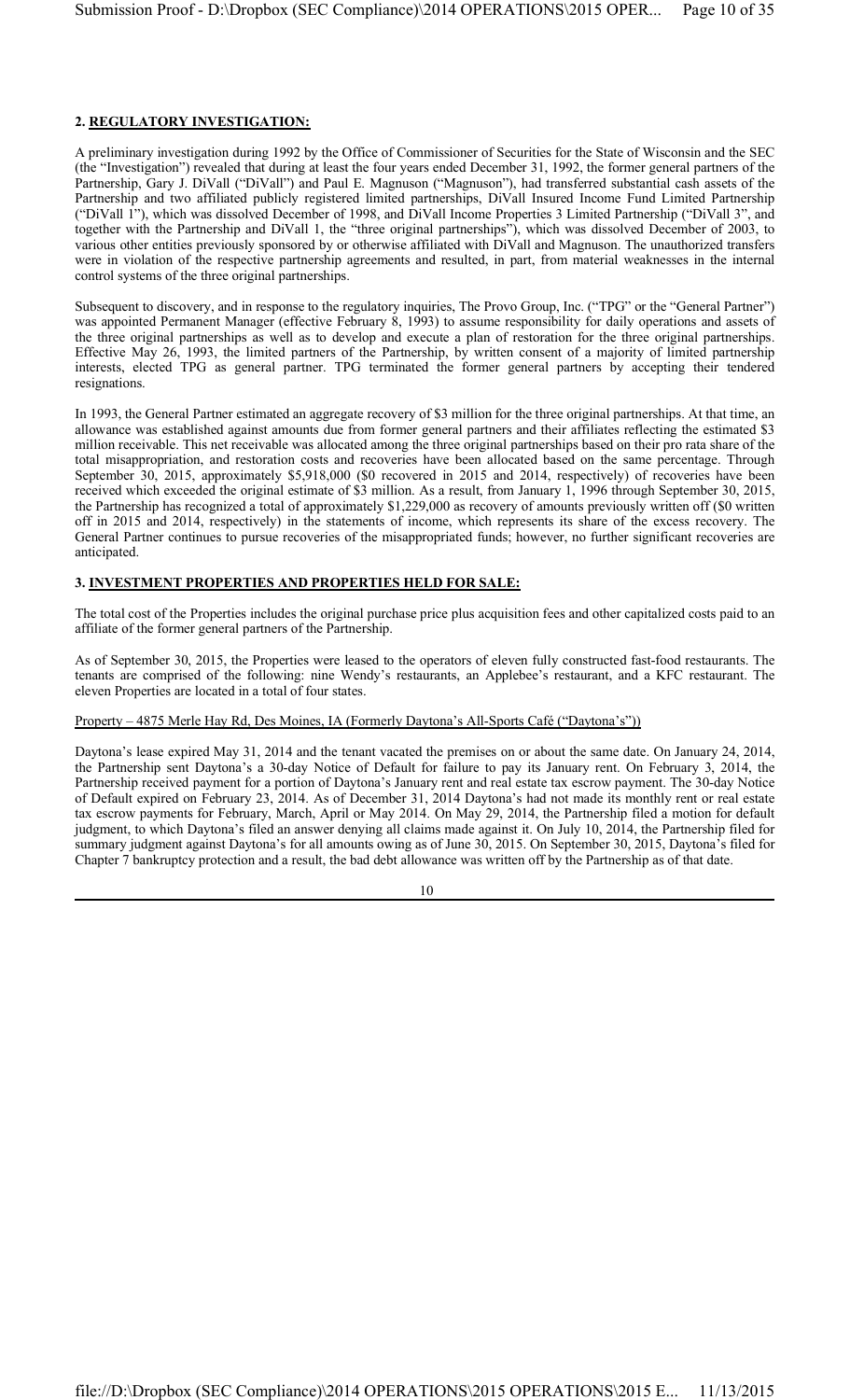On September 12, 2014, the Partnership signed a purchase agreement with Sundance, Inc., for the sale of the property at a sale price of \$555,000. The Partnership completed the sale of the property on December 22, 2014 with net proceeds of approximately \$490,000 paid to the Partnership.

#### Discontinued Operations

During the three month periods ended September 30, 2015 and 2014, the Partnership recognized a loss from discontinued operations of \$0 and (\$14,283), respectively. During the nine month periods ended September 30, 2015 and 2014, the Partnership recognized losses from discontinued operations of (\$67) and (\$19,818) and, respectively. The losses are made up of revenues earned from the former tenant Daytona's during their occupancy through May 31, 2014, offset by the costs to maintain the vacant Des Moines, Iowa property while it was held for sale after Daytona's had vacated. These costs include utilities, property insurance and real estate taxes.

The components of discontinued operations included in the condensed statement of loss for the three and nine month periods ended September 30, 2015 and 2014 are outlined below:

|                            | Three Month Period Ended |          |    |                       | Nine Month Period Ended |                       |    |                       |  |
|----------------------------|--------------------------|----------|----|-----------------------|-------------------------|-----------------------|----|-----------------------|--|
|                            | September 30,<br>2015    |          |    | September 30,<br>2014 |                         | September 30,<br>2015 |    | September 30,<br>2014 |  |
|                            | (Unaudited)              |          |    | (Unaudited)           |                         | (Unaudited)           |    | (Unaudited)           |  |
| <b>Statements of Loss:</b> |                          |          |    |                       |                         |                       |    |                       |  |
| Revenues:                  |                          |          |    |                       |                         |                       |    |                       |  |
| Rental income              |                          | $\theta$ |    | $\theta$              |                         | 0                     |    | 27,750                |  |
| <b>Total Revenues</b>      |                          |          |    |                       |                         | 0                     |    | 27,750                |  |
| Expenses:                  |                          |          |    |                       |                         |                       |    |                       |  |
| <b>Bad Debt Expense</b>    | \$                       | 0        | \$ | $\Omega$              | \$                      | 0                     | \$ | 31,116                |  |
| Insurance expense          |                          | 0        |    | 1,409                 |                         | $\theta$              |    | 1,643                 |  |
| Property tax expense       |                          |          |    | 4,887                 |                         | 0                     |    | 6,516                 |  |
| Other property expenses    |                          | 0        |    | 3,647                 |                         | 67                    |    | 3,953                 |  |
| Legal Expenses             |                          |          |    | 4,340                 |                         |                       |    | 4,340                 |  |
| <b>Total Expenses</b>      |                          |          |    | 14,283                | \$                      | 67                    |    | 47,568                |  |
| Loss from Discontinued     |                          |          |    |                       |                         |                       |    |                       |  |
| Operations                 |                          |          |    | (14, 283)             |                         | (67)                  |    | (19, 818)             |  |

#### **4. PARTNERSHIP AGREEMENT:**

The Amended Agreement of Limited Partnership of the Partnership (as amended, supplemented or modified, the "Partnership Agreement") extends the term of the Partnership to November 30, 2020, or until dissolution prior thereto pursuant to the consent of the majority of the outstanding limited partnership interests.

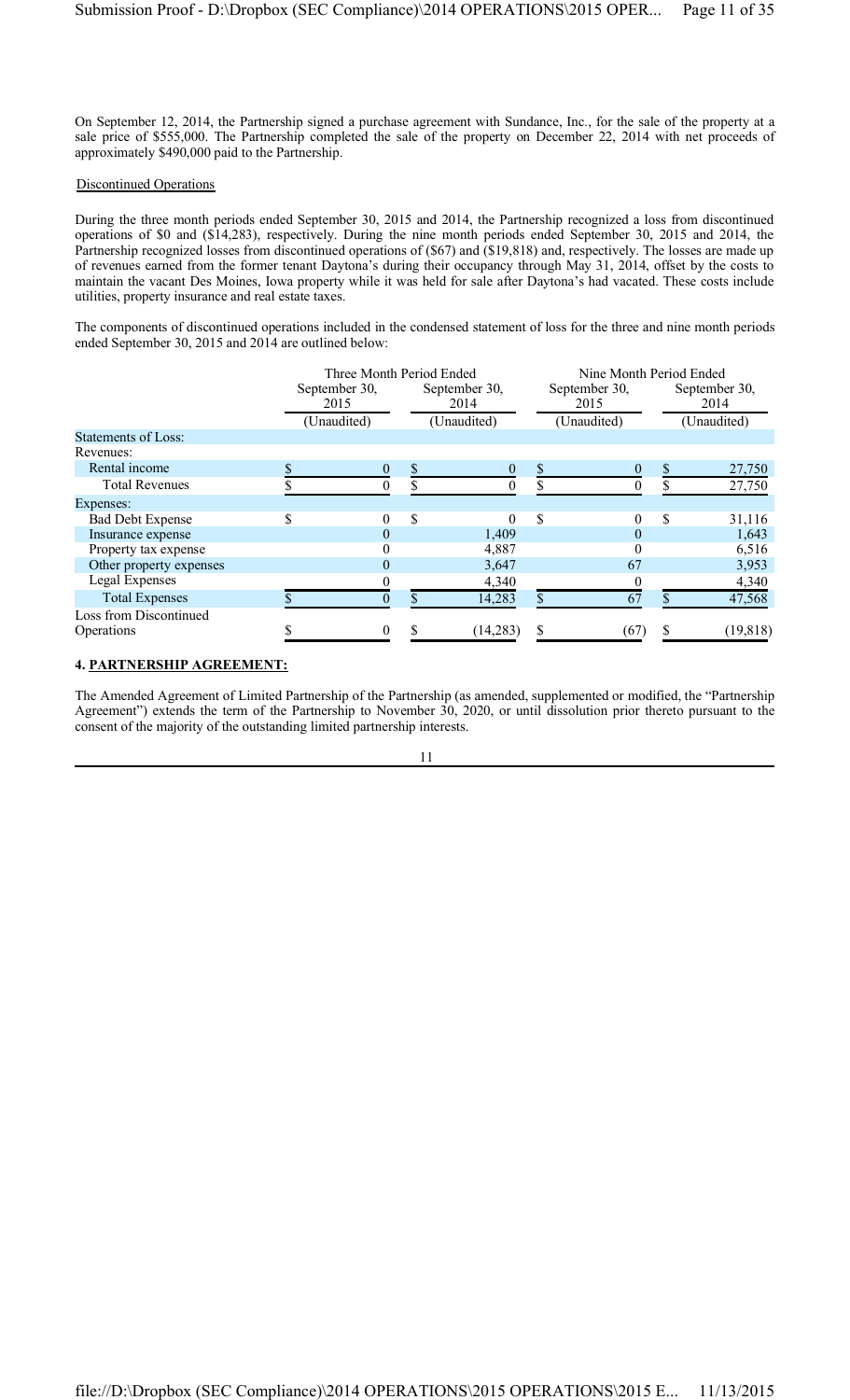On May 26, 1993, pursuant to the results of a solicitation of written consents from the limited partners, the Partnership Agreement was amended to replace the former general partners and amend various sections of the Partnership Agreement. The former general partners were replaced by TPG. Under the terms of the amendment, net profits or losses from operations are allocated 99% to the limited partners and 1% to the General Partner. Additionally, the total compensation paid to all persons for the sale of the investment properties is limited to commissions customarily charged by other brokers in arm'slength sales transactions involving comparable properties in the same geographic area, not to exceed six percent of the contract price for the sale of the property. The General Partner may receive up to one-half of the competitive real estate commission, not to exceed three percent, provided that the General Partner provides a substantial amount of services, as defined by the General Partner, in the sales effort. It is further provided that a portion of the amount of such fees payable to the General Partner is subordinated to its success in recovering the funds misappropriated by the former general partners. See Note 6 for further information.

The Partnership Agreement provides that (i) the "Distribution Quarter" is defined as the calendar quarter, and (ii) the distribution provisions are subordinate to the General Partner's share of distributions from net cash receipts and net proceeds to the extent necessary for the General Partner to pay its federal and state income taxes on Partnership income allocated to the General Partner. Because these amendments do not adversely affect the rights of the limited partners, pursuant to section 10.2 of the Partnership Agreement, the General Partner can modify these provisions without a vote of the limited partners.

#### **5. LEASES:**

Original lease terms for the majority of the Properties are generally five to twenty years from their inception. The leases generally provide for minimum rents and additional rents based upon percentages of gross sales in excess of specified breakpoints. The lessee is responsible for occupancy costs such as maintenance, insurance, real estate taxes, and utilities. Accordingly, these amounts are not reflected in the statements of income except in circumstances where, in management's opinion, the Partnership will be required to pay such costs to preserve its assets (i.e., payment of past-due real estate taxes). Management has determined that the leases are properly classified as operating leases, therefore, rental income is reported when earned on a straight-line basis and the cost of the property, excluding the cost of the land, is depreciated over its estimated useful life.

As of September 30, 2015, the aggregate minimum operating lease payments (including the aggregate total of the first three quarters of 2015 collected revenues of \$728,115) to be received under the current operating leases for the Properties are as follows:

| Year ending December 31, |           |
|--------------------------|-----------|
| 2015                     | 949,354   |
| 2016                     | 914,607   |
| 2017                     | 720,433   |
| 2018                     | 690,433   |
| 2019                     | 660,433   |
| Thereafter               | 1,608,416 |
|                          | 5,543,676 |

At September 30, 2015 and December 31, 2014, rents and other receivables included \$284,789 and \$500,746, respectively, of unbilled percentage rents. As of September 30, 2015, all of the 2014 percentage rents had been billed and collected.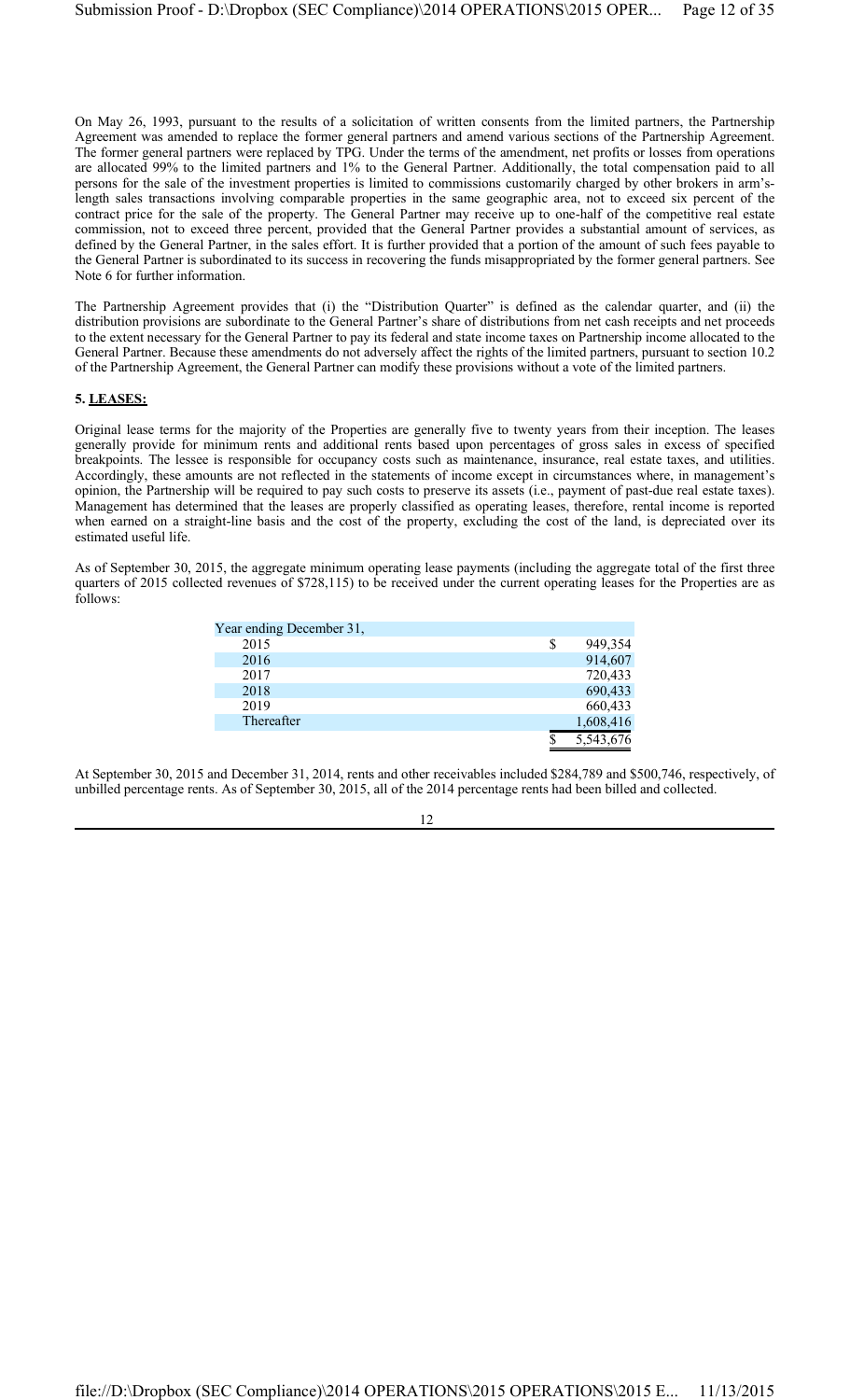# **6. TRANSACTIONS WITH GENERAL PARTNER AND ITS AFFILIATES:**

Pursuant to the terms of the Permanent Manager Agreement (the "PMA") executed in 1993 and as in effect as of January 1, 2015, the General Partner receives a base fee (the "Base Fee") for managing the Partnership equal to four percent of gross receipts, subject to an initial annual minimum amount of \$159,000. The PMA also provides that the Partnership is responsible for reimbursement of the General Partner for office rent and related office overhead ("Expenses") up to an initial annual maximum of \$13,250. Both the Base Fee and reimbursement of Expenses are subject to annual Consumer Price Index based adjustments. Effective March 1, 2015, the minimum annual Base Fee and the maximum reimbursement of Expenses increased by 1.62% from the prior year, which represents the allowable annual Consumer Price Index adjustment per the PMA. Therefore, as of March 1, 2015, the minimum annual Base Fee paid by the Partnership was raised to \$266,976 and the maximum annual reimbursement of Expenses was increased to \$21,540.

For purposes of computing the four percent overall fee paid to the General Partner, gross receipts include amounts recovered in connection with the misappropriation of assets by the former general partners and their affiliates. To date, the General Partner has received fees from the Partnership totaling \$59,729 on the amounts recovered. The fee received from the Partnership on the amounts recovered reduces the minimum monthly Base Fee by that same amount.

Amounts paid and/or accrued to the General Partner and its affiliates for the three and nine month periods ended September 30, 2015 and 2014 are as follows:

|                                     | Three Month<br>Period ended<br>September 30,<br>2015 |             | Three Month<br>Period ended<br>September 30,<br>2014 |             | Nine month<br>Period ended<br>September 30,<br>2015 |             | Nine month<br>Period ended<br>September 30,<br>2014 |  |
|-------------------------------------|------------------------------------------------------|-------------|------------------------------------------------------|-------------|-----------------------------------------------------|-------------|-----------------------------------------------------|--|
|                                     |                                                      | (Unaudited) | (Unaudited)                                          | (Unaudited) |                                                     | (Unaudited) |                                                     |  |
| <b>General Partner</b>              |                                                      |             |                                                      |             |                                                     |             |                                                     |  |
| Management fees                     | \$                                                   | 66,744      | \$<br>65,679                                         | S           | 199,522                                             | \$          | 196,407                                             |  |
| Overhead allowance                  |                                                      | 5,385       | 5,298                                                |             | 16,097                                              |             | 15,844                                              |  |
| Other outsourced administrative     |                                                      |             |                                                      |             |                                                     |             |                                                     |  |
| fees                                |                                                      | 300         | 450                                                  |             | 1,088                                               |             | 2,213                                               |  |
| Reimbursement for out-of-pocket     |                                                      |             |                                                      |             |                                                     |             |                                                     |  |
| expenses                            |                                                      | $\Omega$    | 923                                                  |             | 2,500                                               |             | 3,071                                               |  |
| Distribution due to General Partner |                                                      | 1,146       | 1,037                                                |             | 1,681                                               |             | 1,372                                               |  |
|                                     |                                                      | 73,575      | 73,387                                               |             | 220,888                                             |             | 218,907                                             |  |

At September 30, 2015 and December 31, 2014, \$1,146 and \$3,254, respectively, was payable to the General Partner.

As of September 30, 2015 and December 31, 2014, TPG Finance Corp. owned 200 limited partnership units of the Partnership. The President of the General Partner, Bruce A. Provo, is also the President of TPG Finance Corp., but he is not a shareholder of TPG Finance Corp.

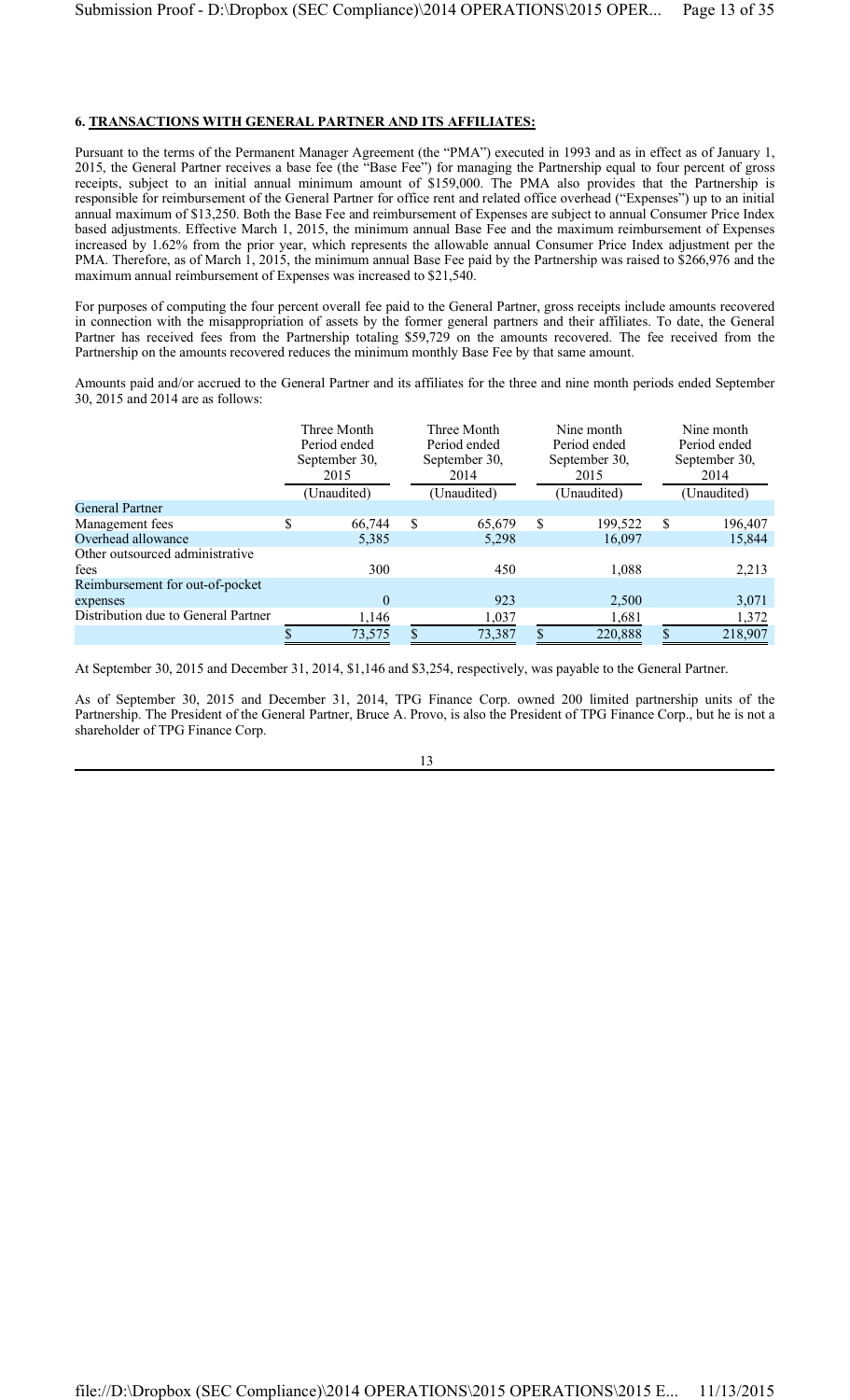As of September 30, 2015, the General Partner did not own any limited partnership interests in the Partnership. The following chart identifies the beneficial ownership of the Partnership's principal executive officer as the sole named executive officer of the Partnership that directly or indirectly holds any limited partnership interests:

| Title of Class | Name of             | Amount and Nature of | Percentage of Class |
|----------------|---------------------|----------------------|---------------------|
|                | Beneficial Owner(1) | Beneficial Ownership | Outstanding(3)      |
|                |                     |                      |                     |

| <b>Limited Partnership Interest</b> | Bruce A. Provo | 200(2)                                                                                                                 | 0.43% |
|-------------------------------------|----------------|------------------------------------------------------------------------------------------------------------------------|-------|
|                                     |                |                                                                                                                        |       |
|                                     |                | $(1)$ A banaficial owner of a security includes a person who directly or indirectly has or shares voting or investment |       |

- (1) A beneficial owner of a security includes a person who, directly or indirectly, has or shares voting or investment power with respect to such security. Voting power is the power to vote or direct the voting of the security and investment power is the power to dispose or direct the disposition of the security.
- (2) Bruce A. Provo is deemed to have beneficial ownership of all of TPG Finance Corp.'s limited partnership interests in the Partnership due to his control as President of TPG Finance Corp.
- (3) Based on 46,280.3 limited partnership interests outstanding as of September 30, 2015.

#### **7. TRANSACTIONS WITH OWNERS WITH GREATER THAN TEN PERCENT BENEFICIAL INTERESTS:**

As of September 30, 2015, Jesse Small, an Advisory Board Member, beneficially owned greater than ten percent of the Partnership's limited partnership interests. Amounts paid to Mr. Small for his services as a member of the Advisory Board for the three and nine month periods ended September 30, 2015 and 2014 are as follows:

|                                 | Three Month<br>Period ended<br>September 30,<br>2015<br>(Unaudited) |     | Three Month<br>Period ended<br>September 30,<br>2014<br>(Unaudited) | Nine month<br>Period ended<br>September 30,<br>2015<br>(Unaudited) | Nine month<br>Period ended<br>September 30,<br>2014<br>(Unaudited) |
|---------------------------------|---------------------------------------------------------------------|-----|---------------------------------------------------------------------|--------------------------------------------------------------------|--------------------------------------------------------------------|
| <b>Advisory Board Fees paid</b> |                                                                     | 875 | 875                                                                 | 2.625                                                              | 2,625                                                              |

At September 30, 2015 and December 31, 2014 there were no outstanding Advisory Board fees accrued and payable to Jesse Small.

#### **8. CONTINGENT LIABILITIES:**

According to the Partnership Agreement, the General Partner may receive a disposition fee not to exceed three percent of the contract price on the sale of the three original partnerships' properties (See Note 2 for further information as to the three original partnerships). In addition, fifty percent of all such disposition fees earned by the general partner were to be escrowed until the aggregate amount of recovery of the funds misappropriated from the three original partnerships by the former general partners was greater than \$4,500,000. Upon reaching such recovery level, full disposition fees would thereafter be payable and fifty percent of the previously escrowed amounts would be paid to TPG. At such time as the recovery exceeded \$6,000,000 in the aggregate, the remaining escrowed disposition fees were to be paid to TPG. If such levels of recovery were not achieved, TPG would contribute the amounts escrowed toward the recovery until the three original partnerships were made whole. In lieu of a disposition fee escrow, the fifty percent of all such disposition fees previously discussed were paid directly to a restoration account and then distributed among the three original partnerships; whereby the three original partnerships recorded the recoveries as income (Note 2). After the recovery level of \$4,500,000 was exceeded, fifty percent of the total disposition fee amount paid to the three original partnerships' recovery through the restoration account (in lieu of the disposition fee escrow) was refunded to TPG during March 1996. The remaining fifty percent amount allocated to the Partnership through the restoration account, and which was previously reflected as Partnership recovery income, may be owed to TPG if the \$6,000,000 recovery level is met. As of September 30, 2015, the Partnership may owe TPG \$16,296 if the \$6,000,000 recovery level is achieved. TPG does not expect any future payment, as it is uncertain that such a \$6,000,000 recovery level will be achieved. No accrual has been made for the \$16,296 since the \$6,000,000 recovery level has not been achieved as of September 30, 2015.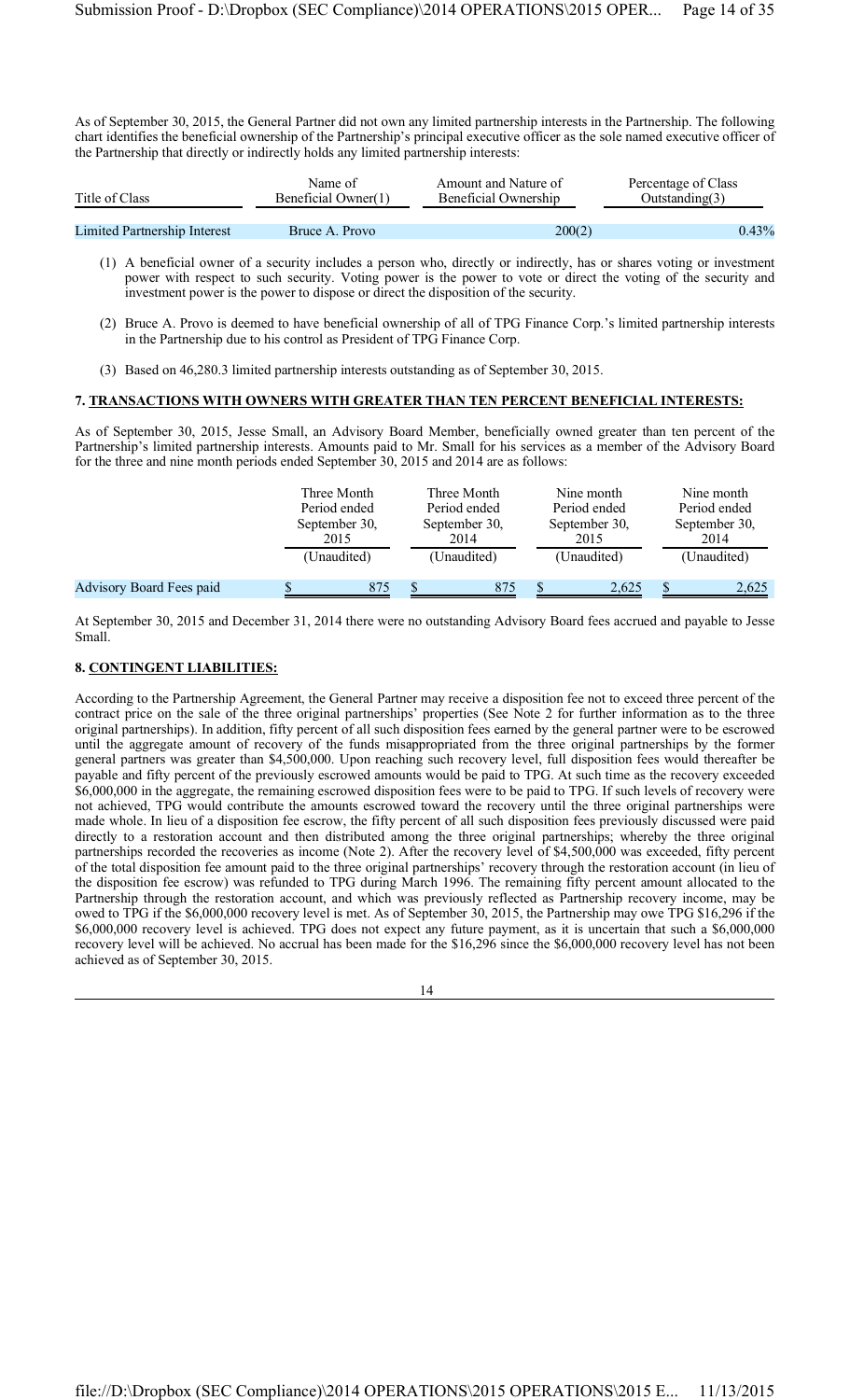# **9. PMA INDEMNIFICATION TRUST:**

The PMA provides that TPG will be indemnified from any claims or expenses arising out of or relating to TPG serving in the capacity of general partner or as substitute general partner, so long as such claims do not arise from fraudulent or criminal misconduct by TPG. The PMA provides that the Partnership funds this indemnification obligation by establishing a reserve of up to \$250,000 of Partnership assets which would not be subject to the claims of the Partnership's creditors. An Indemnification Trust (the "Trust") serving such purposes has been established at United Missouri Bank, N.A. The corpus of the Trust has been fully funded with Partnership assets. Funds are invested in U.S. Treasury securities. In addition, \$203,171 of earnings has been credited to the Trust as of September 30, 2015. The rights of TPG to the Trust will be terminated upon the earliest to occur of the following events: (i) the written release by TPG of any and all interest in the Trust; (ii) the expiration of the longest statute of limitations relating to a potential claim which might be brought against TPG and which is subject to indemnification; or (iii) a determination by a court of competent jurisdiction that TPG shall have no liability to any person with respect to a claim which is subject to indemnification under the PMA. At such time as the indemnity provisions expire or the full indemnity is paid, any funds remaining in the Trust will revert back to the general funds of the Partnership.

#### **10. NOTE RECEIVABLE:**

A sales contract was executed on September 30, 2009 for the installment sale of the Partnership's former Panda Buffet property to the tenant for \$520,000 (sales amount was to be reduced to \$450,000 if closing occurred on or before November 15, 2009). The closing date on the sale of the property was November 12, 2009 at a sales price of \$450,000. The buyer paid \$150,000 at closing with the remaining balance of \$300,000 was delivered in the form of a promissory note (the "Buyers Note") to the Partnership. The Buyers Note originally had a term of three years, an interest rate of 7.25%, and principal and interest payments paid monthly and principal amortized over a period of ten years beginning December 1, 2009 with a balloon payment due November 1, 2012. The Partnership amended the Buyers Note in the amount of \$232,777, to \$200,000 after a principal payment of \$32,777 was received on October 19, 2012 and at that time agreed to amended repayment terms, including an extension of the maturity date. The Buyers Note also requires the buyer to escrow property taxes with the Partnership which, as of January 1, 2013, was \$925 per month.

Effective November 1, 2014, the Partnership agreed to another two year extension of the Buyers Note as follows: Buyer made a principal payment of \$13,396 which reduced the principal balance to \$120,000 as of November 1, 2014, and the balance is being amortized over two years with a monthly payment of approximately \$5,386 per month. By its terms, the amount due under the Buyers Note will be fully paid off by October 31, 2016.

The property tax escrow cash balance held by the Partnership amounted to \$10,855 at September 30, 2015, and is included in the property tax payable in the condensed balance sheets. Per the Buyers Note amortization schedule, the monthly payments are to total approximately \$5,386 per month. The amortized principal payments yet to be received under the Buyers Note amounted to \$72,099 as of September 30, 2015 and \$115,339 as of December 31, 2014. During the nine month period ended September 30, 2015, nine note payments were received by the Partnership and totaled \$43,240 in principal and \$5,237 in interest.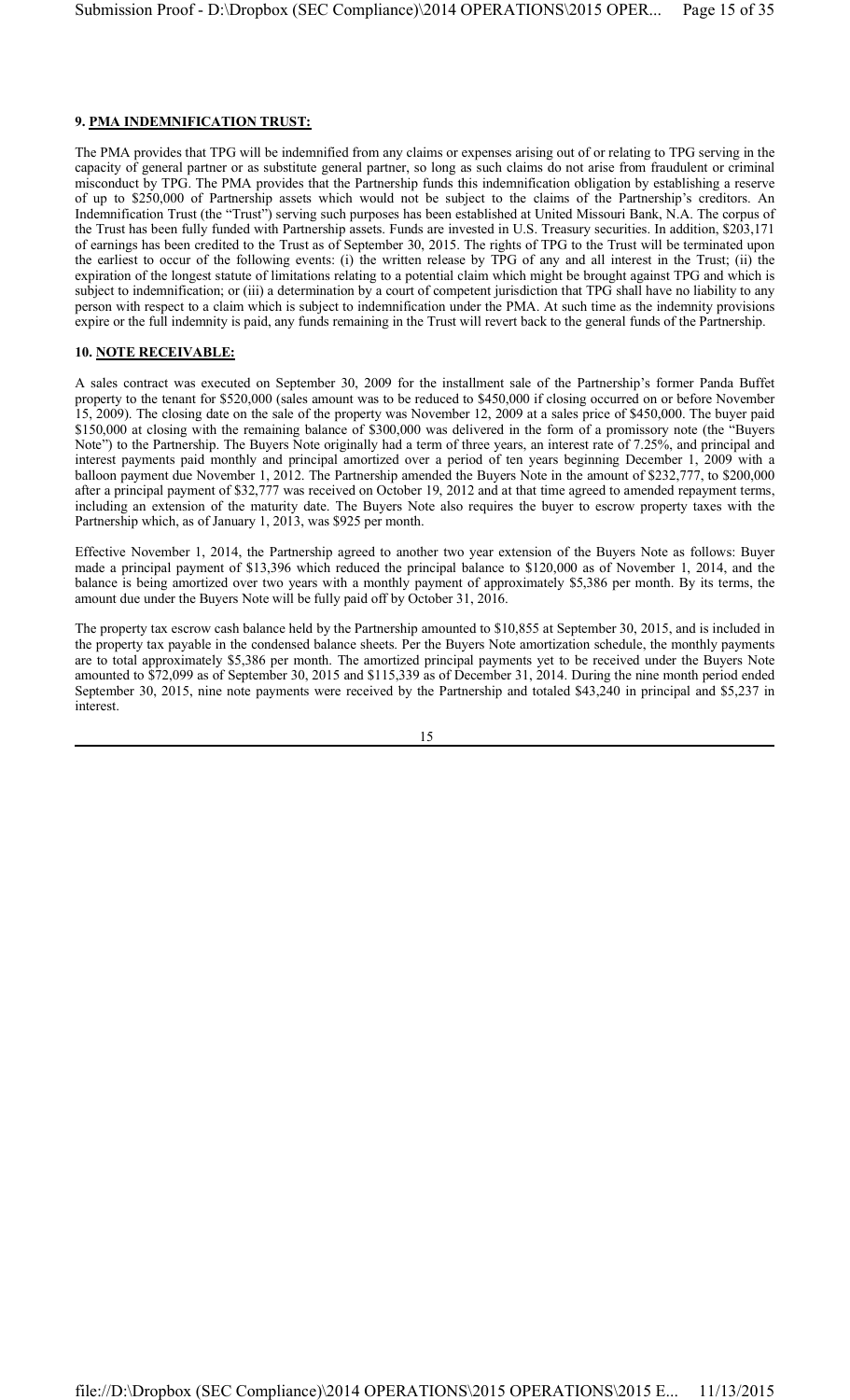### **11. FAIR VALUE DISCLOSURES**

The Partnership has determined the fair value based on hierarchy that gives the highest priority to quoted prices in active markets for identical assets and liabilities (Level 1) and the lowest priority to unobservable inputs (Level 3). Inputs are broadly defined as assumptions market participants would use in pricing an asset or liability. The three levels of the fair value hierarchy under the accounting principle are described below:

- Level 1. Quoted prices in active markets for identical assets or liabilities.
- Level 2. Quoted prices for similar investments in active markets, quoted prices for identical or similar investments in markets that are not active, and inputs other than quoted prices that are observable for the investment.
- Level 3. Unobservable inputs for which there is little, if any, market activity for the investment. The inputs into the determination of fair value are based upon the best information in the circumstances and may require significant management judgment or estimation and the use of discounted cash flow models to value the investment.

The fair value hierarchy is based on the lowest level of input that is significant to the fair value measurements. The Partnership's assessment of the significance of a particular input to the fair value measurement in its entirety requires judgment, and considers factors specific to the investment.

The Partnership assesses the levels of the investments at each measurement date, and transfers between levels are recognized on the actual date of the event or change in circumstances that caused the transfer in accordance with the Partnership's accounting policy regarding the recognition of transfers between levels of the fair value hierarchy. For the three month periods ended September 30, 2015 and 2014, there were no such transfers.

#### **12. SUBSEQUENT EVENTS**

We have evaluated material events and transactions that have occurred subsequent to September 30, 2015, and concluded that none have occurred that require adjustment to or disclosure in the unaudited condensed Financial Statements.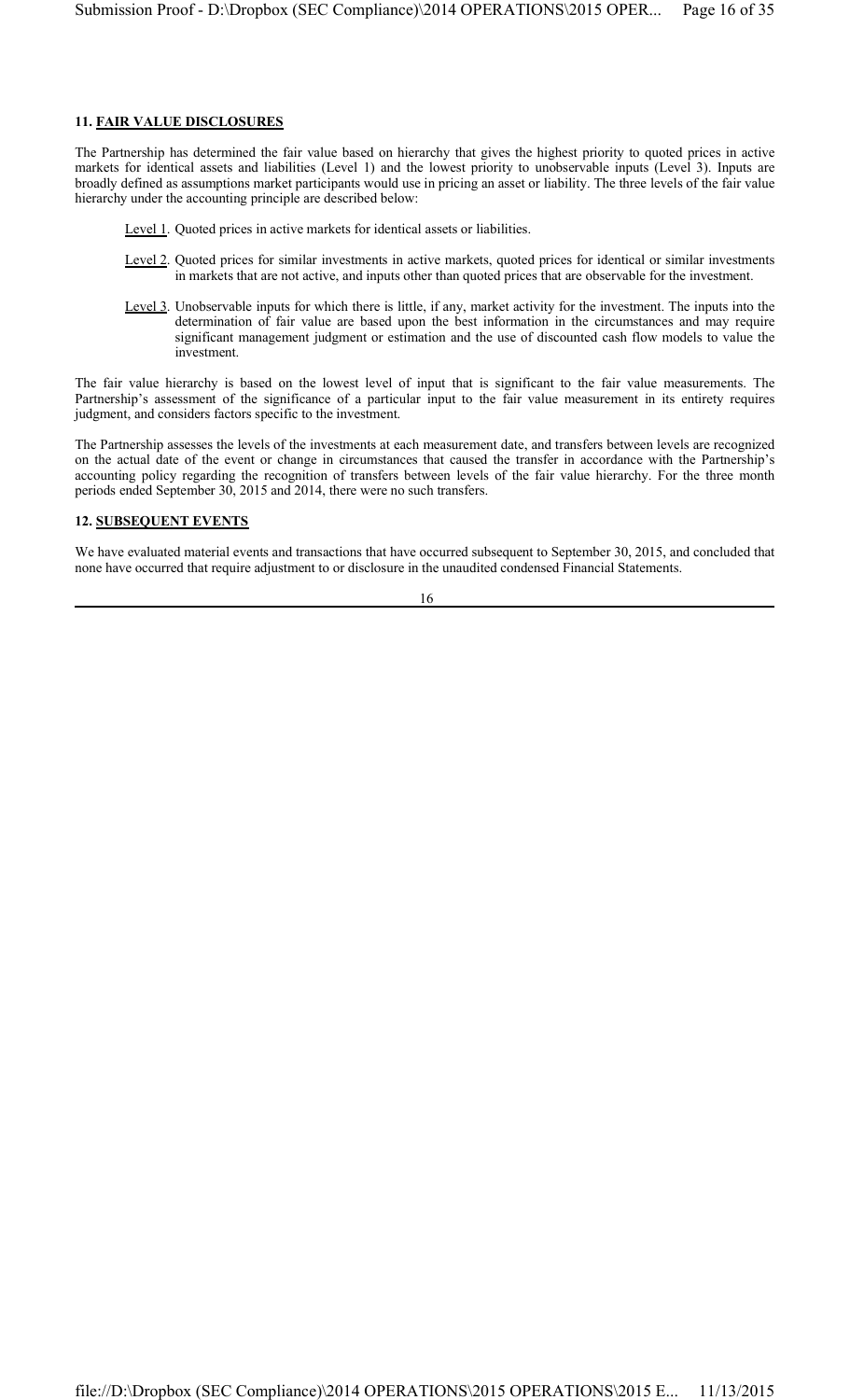#### **Item 2. Management's Discussion and Analysis of Financial Condition and Results of Operations**

## **CAUTIONARY STATEMENT**

This Quarterly Report on Form 10-Q contains forward-looking statements within the meaning of Section 27A of the Securities Act of 1933, as amended, and Section 21E of the Securities Exchange Act of 1934, as amended (the "Exchange Act"). These forward-looking statements are not historical facts but are the intent, belief or current expectations of management of DiVall Insured Income Properties 2 Limited Partnership (the "Partnership") based on its knowledge and understanding of the business and industry. Words such as "may," "anticipates," "expects," "intends," "plans," "believes," "seeks," "estimates," "would," "could," "should" and variations of these words and similar expressions are intended to identify forward-looking statements. Although we believe that the expectations reflected in these forward-looking statements are reasonable, we can give no assurance that these expectations will prove to have been correct. These statements are not guarantees of future performance and are subject to risks, uncertainties and other factors, some of which are beyond our control, are difficult to predict and could cause actual results to differ materially from those expressed or forecasted in the forward-looking statements.

Examples of forward-looking statements include, but are not limited to, statements we make regarding:

- our expectations regarding financial condition or results of operations in future periods;
- our future sources of, and needs for, liquidity and capital resources;
- our expectations regarding economic and business conditions;
- our business strategies and our ability to grow our business;
- our ability to collect rents on our leases;
- our ability to attract and retain tenants;
- future capital expenditures;
- our ability to hire and retain key personnel and consultants; and
- other risks and uncertainties described from time to time in our filings with the Securities and Exchange Commission (the "SEC").

Forward-looking statements that were true at the time made may ultimately prove to be incorrect or false. The Partnership cautions readers not to place undue reliance on forward-looking statements, which reflect management's view only as of the date of this Form 10-Q. All subsequent written and oral forward-looking statements attributable to the Partnership, or persons acting on the Partnership's behalf, are expressly qualified in their entirety by this cautionary statement. Management undertakes no obligation to update or revise forward-looking statements to reflect changed assumptions, the occurrence of unanticipated events or changes to future operating results. Factors that could cause actual results to differ materially from any forward-looking statements made in this Form 10-Q include, without limitation, changes in general economic conditions, changes in real estate conditions, including without limitation, decreases in valuations of real properties, increases in property taxes and lack of buyers should the Partnership want to dispose of a property, lease-up risks, ability of tenants to fulfill their obligations to the Partnership under existing leases, sales levels of tenants whose leases include a percentage rent component, adverse changes to the restaurant market, entrance of competitors to the Partnership's lessees in markets in which the Partnership's investment portfolio of commercial real estate properties (collectively, the "Properties") are located, inability to obtain new tenants upon the expiration of existing leases, the potential need to fund tenant improvements or other capital expenditures out of operating cash flows , our inability to realize value for limited partners upon disposition of the Partnership's assets, such other factors as discussed in Part I, Item 1A. Risk Factors of our Annual Report on Form 10-K for the year end December 31, 2014.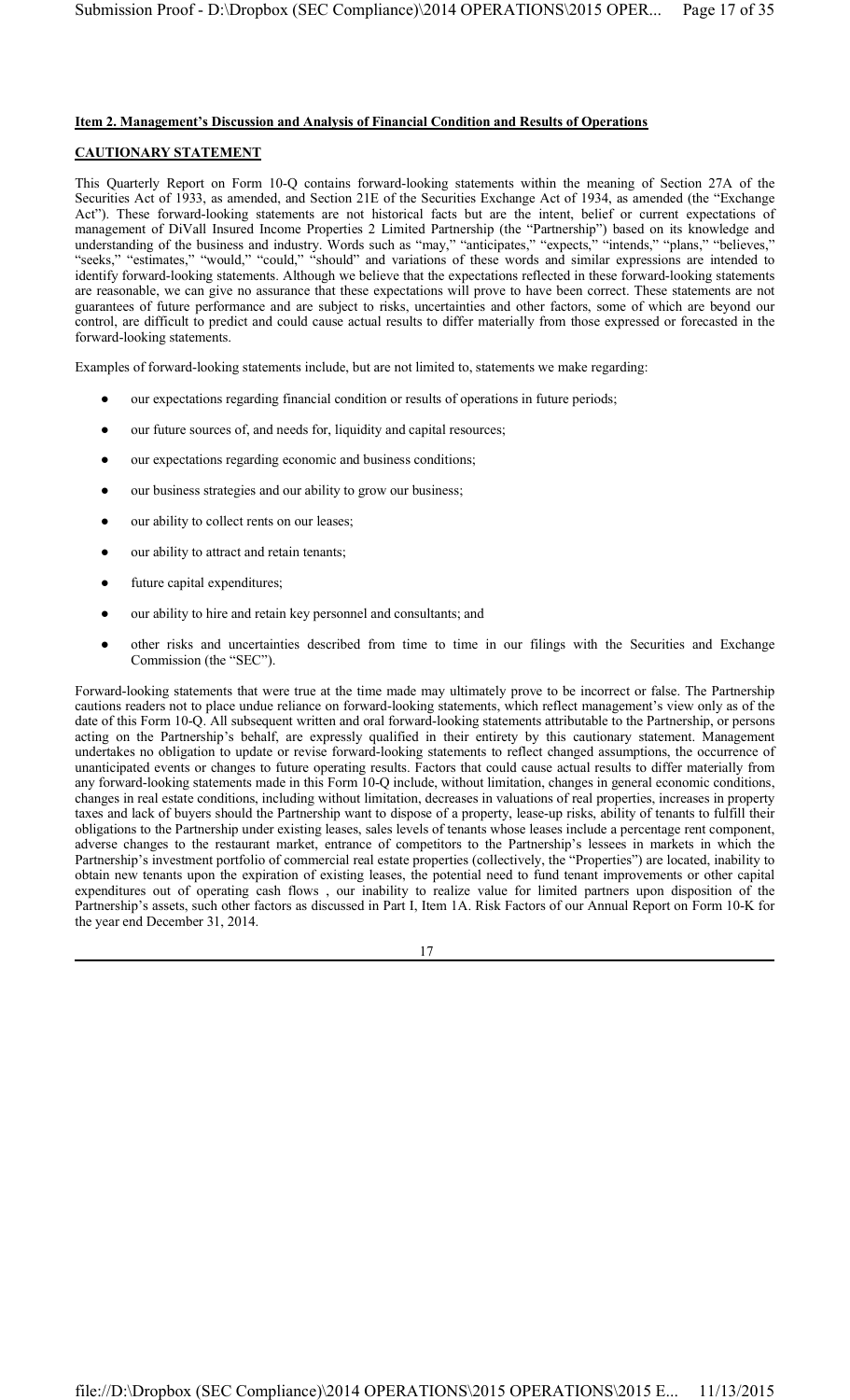#### **Critical Accounting Policies and Estimates**

Management's discussion and analysis of financial condition and results of operations are based upon our consolidated financial statements, which have been prepared in accordance with accounting principles generally accepted in the United States of America ("GAAP"). The preparation of these financial statements requires our management to make estimates and assumptions that affect the reported amounts of assets, liabilities, revenues and expenses, and related disclosure of contingent assets and liabilities. On a regular basis, we evaluate these estimates, including investment impairment. These estimates are based on management's historical industry experience and on various other assumptions that are believed to be reasonable under the circumstances. Actual results may differ from these estimates.

The Partnership believes that its most significant accounting policies deal with:

Depreciation methods and lives- Depreciation of the Properties is provided on a straight-line basis over the estimated useful life of the buildings and improvements. While the Partnership believes these are the appropriate lives and methods, use of different lives and methods could result in different impacts on net income. Additionally, the value of real estate is typically based on market conditions and property performance, so depreciated book value of real estate may not reflect the market value of real estate assets.

Revenue recognition- Rental revenue from investment properties is recognized on a straight-line basis over the life of the respective lease when collectability is assured. Percentage rents are accrued only when the tenant has reached the sales breakpoint stipulated in the lease.

Impairment- The Partnership periodically reviews its long-lived assets, primarily real estate, for impairment whenever events or changes in circumstances indicate that the carrying amount of such assets may not be recoverable. The Partnership's review involves comparing current and future operating performance of the assets, the most significant of which is undiscounted operating cash flows, to the carrying value of the assets. Based on this analysis, if deemed necessary, a provision for possible loss is recognized.

#### **Investment Properties**

As of September 30, 2015, the Partnership owned the Properties, which are leased and operated as eleven separate fast-food restaurants. In addition, one property is located on a parcel of land that is subject to a ground lease. The eleven tenants are comprised of the following: nine Wendy's restaurants, an Applebee's restaurant, and a KFC restaurant. The Properties are located in a total of four states.

Property taxes, general maintenance, insurance and ground rent on the Properties are the responsibility of the tenant. However, when a tenant fails to make the required tax payments or when a property becomes vacant, the Partnership makes the appropriate property tax payments to avoid possible foreclosure of the property. In a property vacancy, the Partnership pays for insurance and maintenance related to the vacant property.

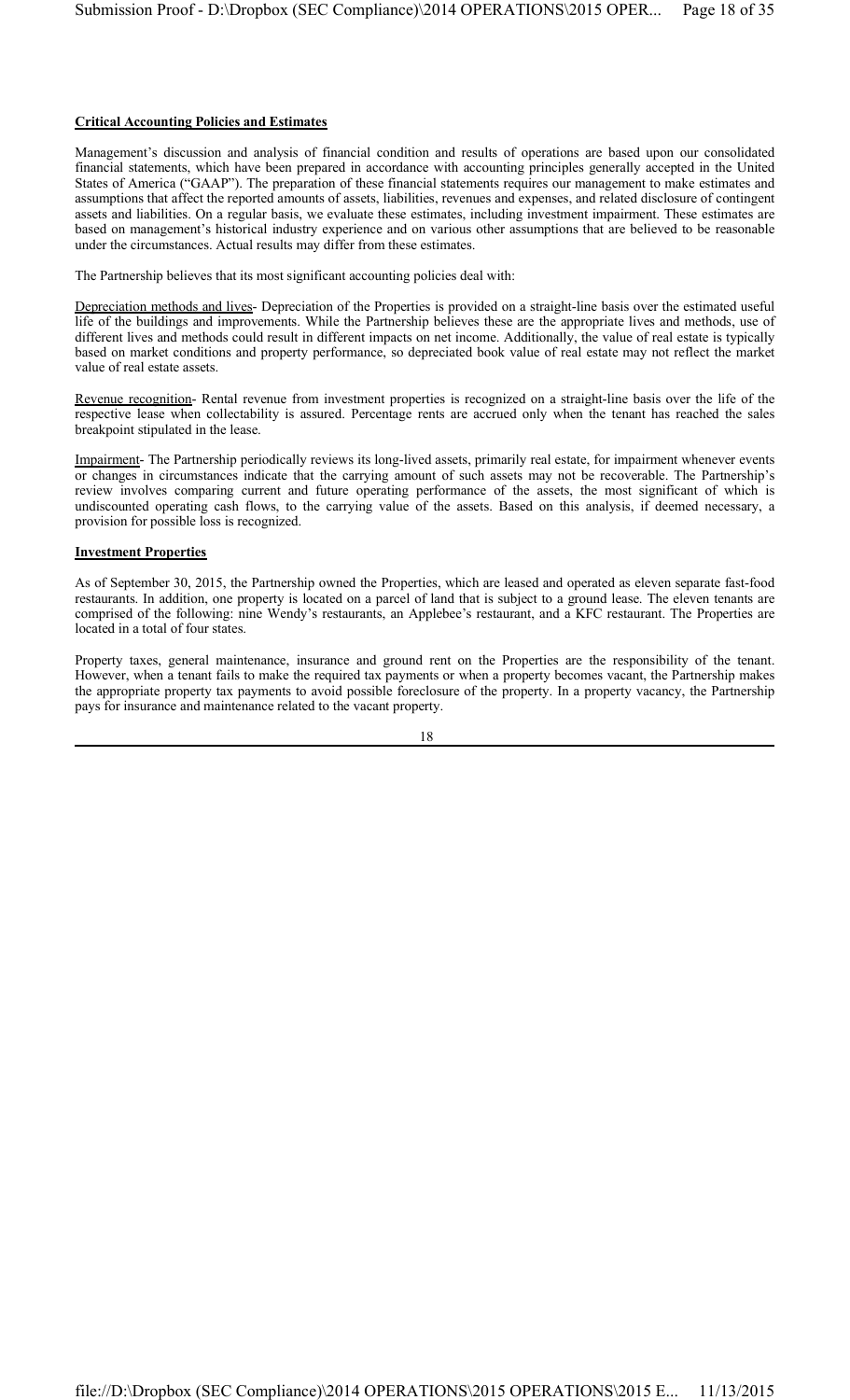Such taxes, insurance and ground rent are accrued in the period in which the liability is incurred. The Partnership leases property to one restaurant which is located on a parcel of land where the Partnership holds a long-term ground lease, as lessee, which is set to expire in 2018. The Partnership has the option to extend the ground lease for two additional ten year periods. The Partnership owns all improvements constructed on the land (including the building and improvements) until the termination of the ground lease, at which time all constructed improvements will become the land owner's property. The tenant, KFC, is responsible for the \$3,400 per month ground lease payment per the terms of its lease with the Partnership.

There were no building improvements capitalized during the three and nine month periods ended September 30, 2015.

#### **Net Income**

Net income for the three month periods ended September 30, 2015 and 2014 were \$286,419 and \$262,340, respectively. Net income for the nine month periods ended September 30, 2015 and 2014 were \$420,115 and \$349,127, respectively. Net income per limited partnership interest for the three month periods ended September 30, 2015 and 2014 were \$6.13 and \$5.61, respectively. Net income per limited partnership interest for the nine month periods ended September 30, 2015 and 2014 were approximately \$8.99 and \$7.47, respectively.

The variance for both the three and nine month periods is primarily the result of higher 2015 percentage rents in addition to higher 2014 expenses from discontinued operations as a result of maintaining and securing the vacant, Des Moines, IA property while it was held for sale.

Net income for the three and nine months periods ended September 30, 2015 and 2014 included the results from both continuing operations and discontinued operations. Assets disposed of or deemed to be classified as held for sale require the reclassification of current and previous years' operations to discontinued operations in accordance with GAAP applicable to "Accounting for the Impairment or Disposal of Long Lived Assets". As such, prior year operating results for those properties considered as held for sale or properties no longer considered for sale have been reclassified to conform to the current year presentation without effecting total net income. When properties are considered held for sale, depreciation of the properties is discontinued, and the properties are valued at the lower of the depreciated cost or fair value, less costs to dispose.

#### **Results of Operations**

Income from continuing operations for the three month periods ended September 30, 2015 and 2014 were \$286,419 and \$276,623, respectively. Income from continuing operations for the nine month periods ended September 30, 2015 and 2014 were \$420,182 and \$368,945, respectively. See the paragraphs below for further information as to 2015 and 2014 variances of individual operating income and expense items.

#### *Three month period ended September 30, 2015 as compared to the three month period ended September 30, 2014:*

*Operating Rental Income:* Rental income for the three month periods ended September 30, 2015 and 2014 was \$461,057 and \$450,109, respectively. The rental income was comprised primarily of monthly lease obligations and included adjustments for straight-line rent and operating percentage rent accruals for tenants that have exceeded their sales breakpoints.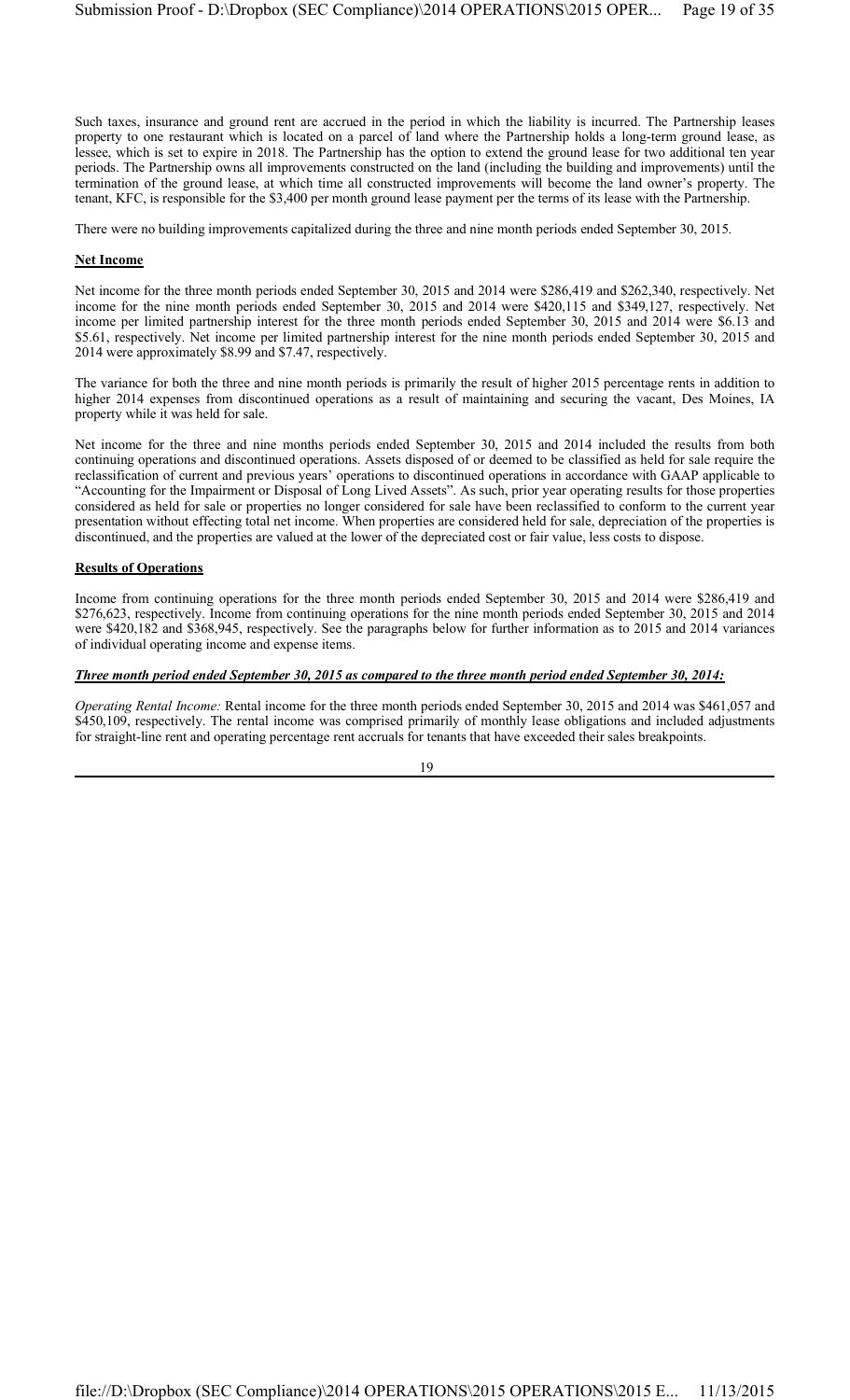*General and Administrative Expense:* General and administrative expenses for the three month periods ended September 30, 2015 and 2014 were \$15,249 and \$15,884, respectively. General and administrative expenses were comprised of management expense, state/city registration and annual report filing fees, XBRL outsourced fees, office supplies, printing costs, outside storage expenses, copy/fax costs, postage and shipping expenses, long-distance telephone expenses, website fees, bank fees and state income tax expenses.

*Professional Services:* Professional services expenses for the three month periods ended September 30, 2015 and 2014 were \$50,340 and \$50,308, respectively. Professional services expenses were primarily comprised of investor relations data processing, investor mailings processing, website design, legal, auditing and tax preparation fees, and SEC report conversion and processing fees.

*Note Receivable Interest Income:* Note receivable interest income for the three month periods ended September 30, 2015 and 2014 were \$1,484 and \$2,585, respectively. The interest income was comprised of interest associated with the Buyer's Note from the Panda Buffet property sale in November of 2009. See Note 10 for further information.

#### *Nine month period ended September 30, 2015 as compared to the nine month period ended September 30, 2014:*

*Operating Rental Income:* Rental income for the nine month periods ended September 30, 2015 and 2014 was \$1,012,904 and \$986,706, respectively. The rental income was comprised primarily of monthly lease obligations and included adjustments for straight-line rent and operating percentage rent accruals for tenants that have exceeded their sales breakpoints.

Management expects total base operating rental income to be \$971,301 for the year 2015 based on operating leases currently in place. In addition, future operating rental income may decrease with tenant defaults and/or the reclassification of properties as properties held for sale. Future operating rental income may also increase with additional rents due from tenants, if those tenants experience increased sales levels, which require the payment of additional rent to the Partnership. Operating percentage rents included in rental income from operations in 2014 was \$500,747, and management expects the 2015 percentage rents to be higher than 2014 due to the increasing sales trends for the Wendy's restaurants in the Partnership's portfolio.

*Insurance Expense:* Insurance expense for the nine month periods ended September 30, 2015 and 2014 was \$4,396 and \$4,493, respectively. These insurance expense amounts relate to the Partnership's general liability policy and are expected to total about \$6,000 for the year. This amount could increase if the general liability insurance premium for the 2015/2016 insurance year that is expected to be paid in the fourth quarter of 2015 also increases.

*General and Administrative Expense:* General and administrative expenses for the nine month periods ended September 30, 2015 and 2014 were \$54,789 and \$80,504, respectively. General and administrative expenses were comprised of management expense, state/city registration and annual report filing fees, office supplies, printing costs, outside storage expenses, copy/fax costs, postage and shipping expenses, long-distance telephone expenses, website fees, bank fees, state income tax expenses and bad debt allowance. Management expects the total 2015 operating general and administrative expenses to be lower than 2014 expenses, primarily due to increased 2013 state and local income tax expenses as a result of the condemnation sale that were paid in 2014. In 2014, the Partnership paid \$49,186 in state and local taxes.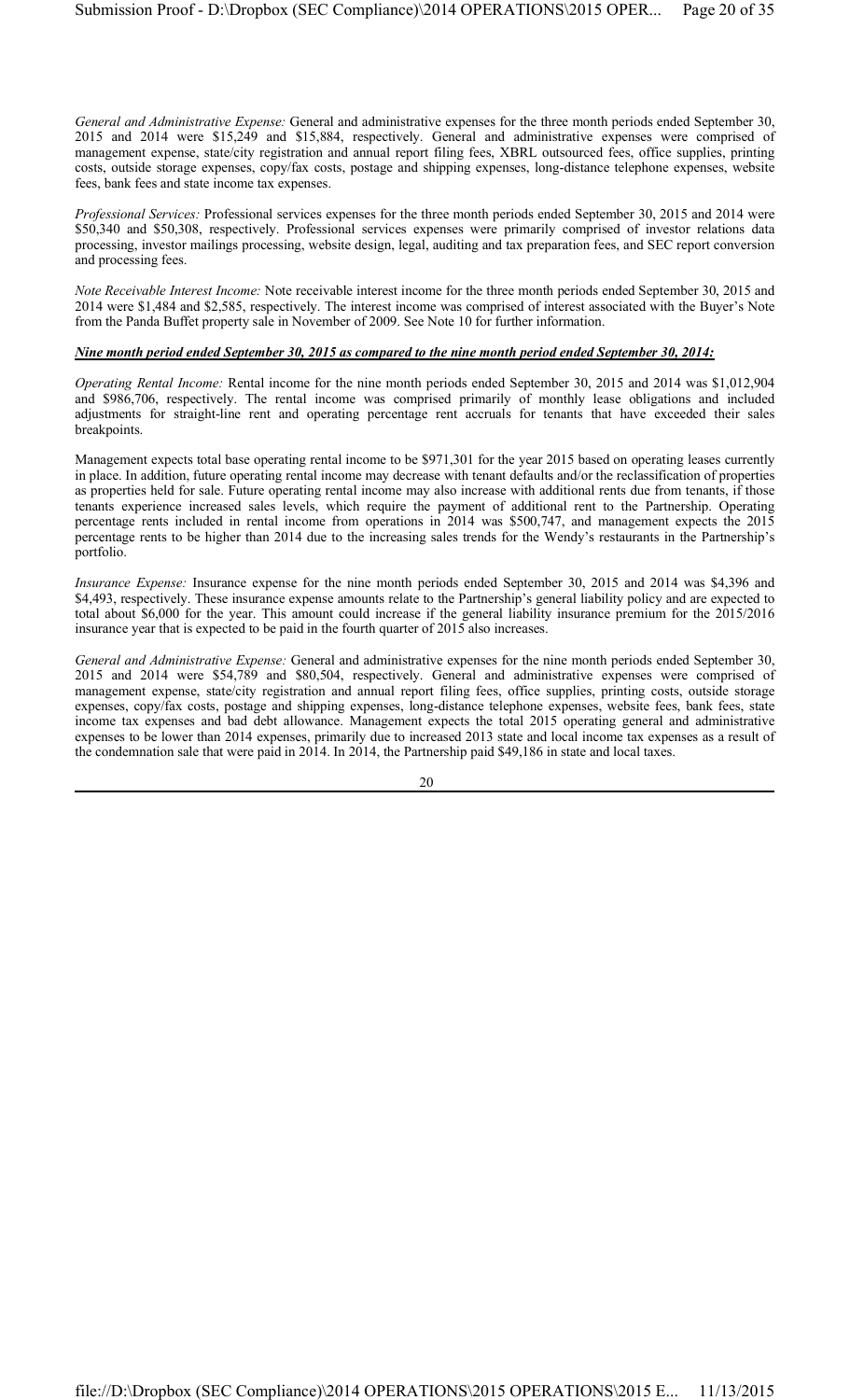*Professional services:* Professional services expenses for the nine month periods ended September 30, 2015 and 2014 were \$213,170 and \$209,259, respectively. Professional services expenses were primarily comprised of investor relations data processing, investor mailings processing, website design, legal, auditing and tax preparation fees, and SEC report conversion and processing fees. The variance in professional services expenses is primarily the result of the higher cost of XBRL detailed footnote tagging which began in late 2012. Management anticipates that the total 2015 operating professional services expenses will be about the same as 2014 due primarily to the lower legal and accounting fees, offset by higher investor relations fees related to the bi-annual consent solicitation in 2015.

*Note Receivable Interest Income:* Note receivable interest income for the nine month periods ended September 30, 2015 and 2014 were \$5,237 and \$8,244, respectively. The interest income was comprised of interest associated with the Buyer's Note from the Panda Buffet property sale in November of 2009. See Note 10 for further information.

#### **Results of Discontinued Operations**

In accordance with FASB guidance for "Accounting for the Impairment or Disposal of Long Lived Assets", discontinued operations represent the operations of properties disposed of or classified as held for sale as well as any gain or loss recognized in their disposition. During the nine month periods ended September 30, 2015 and 2014, the Partnership recognized losses from discontinued operations of (\$67) and (\$19,818), respectively.

A summary of significant developments as of September 30, 2015, can be found above, in Item 1, Part 3. Investment Properties and Properties Held for Sale.

#### **Cash Flow Analysis**

Net cash flows provided by operating activities for the nine month periods ended September 30, 2015 and 2014 were \$763,946 and \$706,962, respectively. The variance in cash provided by operating activities from 2015 to 2014 is primarily the result of higher net income in 2015.

Cash flows provided from investing activities for the nine month periods ended September 30, 2015 and 2014 were \$26,780 and \$10,543, respectively. The amounts are comprised of the receipt of note receivable principal payments from the promissory note originally received by the Partnership in relation to the 2009 sale of the Panda Buffet property, and the decrease in deferred rent relating to the revised terms of the Wendy's – Mt. Pleasant, South Carolina lease.

For the nine month period ended September 30, 2015, cash flows used in financing activities was \$1,271,681 and consisted of aggregate limited partner distributions of \$1,270,000 which primarily consisted of \$500,746 in percentage rent billings from 2014 and \$489,558 in net sale proceeds from the December 2014 sale of the vacant Des Moines, IA property, \$46,622 in promissory note principal payments received in relation to the 2009 sale of the Panda Buffet property, and general partner distributions of \$1,681. For the nine month period ended September 30, 2014, cash flows used in financing activities was \$742,372 and consisted of aggregate limited partner distributions of \$741,000, which primarily consisted of \$470,478 in percentage rent billings from 2013 and, \$27,004 in promissory note principal payments received in relation to the 2009 sale of the Panda Buffet property, and general partner distributions of \$1,372. Distributions have been and will continue to be made in accordance with the Partnership Agreement.

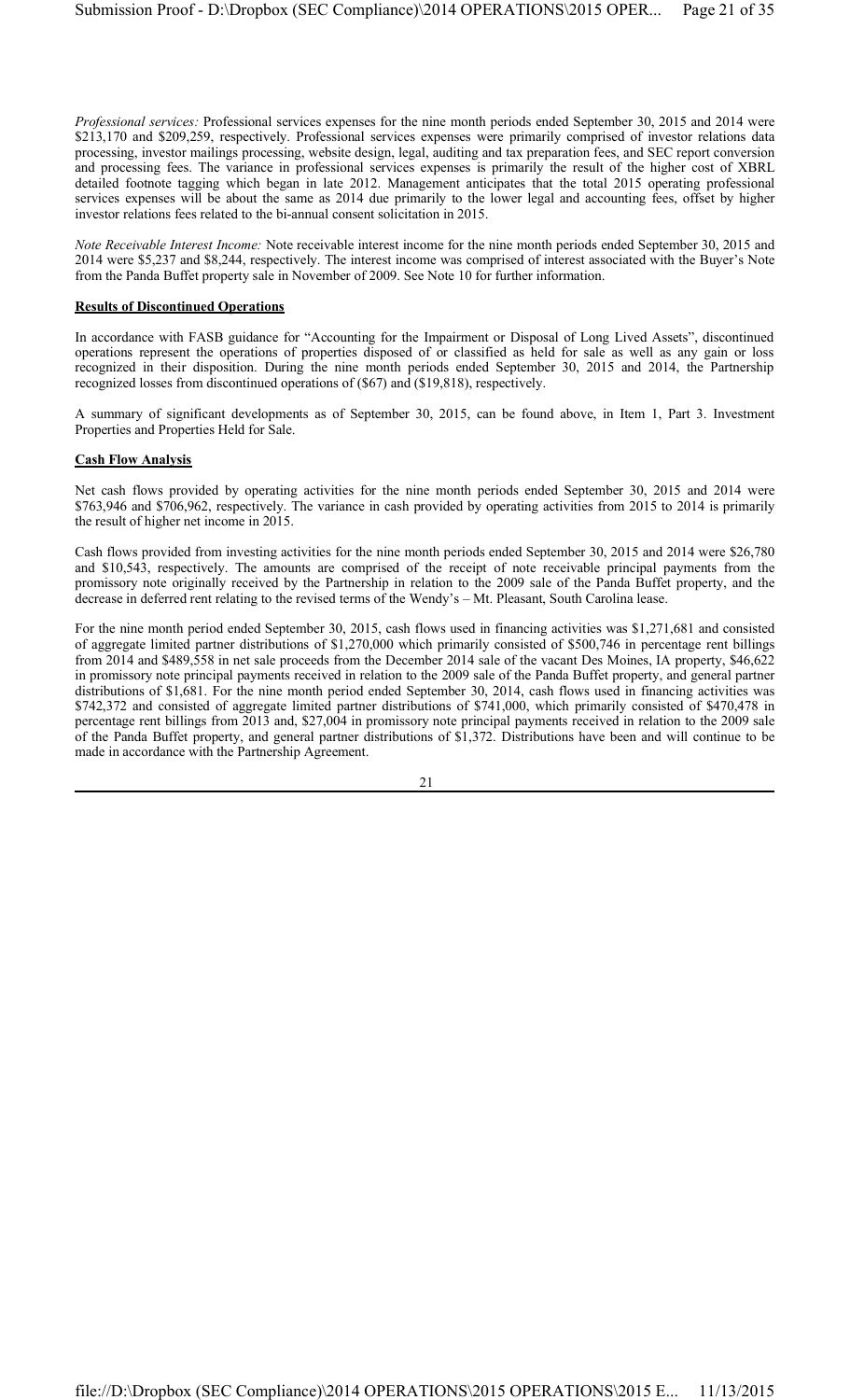#### **Liquidity and Capital Resources**

The Partnership's cash balance was \$223,576 at September 30, 2015. Based on projections, cash of \$120,000, including \$16,158 in promissory note principal and interest payments, is anticipated to be used to fund the anticipated 2015 third quarter aggregate distribution to limited partners on November 13, 2015, and cash of \$15,128 is anticipated to be used for the payment of quarter-end accrued liabilities, net of property tax cash escrow, which are included in the balance sheets. The remainder represents amounts deemed necessary to allow the Partnership to operate normally.

The Partnership's principal demands for funds are expected to be for the payment of operating expenses and distributions. Management anticipates that cash generated through the operations of the Properties and sales of Properties will primarily provide the sources for future Partnership liquidity and limited partner distributions. During the process of leasing the Properties, the Partnership may experience competition from owners and managers of other properties. As a result, in connection with negotiating tenant leases, along with recognizing market conditions, the Partnership may offer rental concessions, or other inducements, which may have an adverse impact on the results of the Partnership's operations. The Partnership is also in competition with sellers of similar properties to locate suitable purchasers for its Properties. The two primary liquidity risks in the absence of mortgage debt are the Partnership's inability to collect rent receivables and near or chronic property vacancies. The amount of cash to be distributed to our limited partners is determined by the general partner and is dependent on a number of factors, including funds available for payment of distributions, capital expenditures, and taxable income recognition matching, which is primarily attributable to percentage rents and property sales.

As of September 30, 2015, the current eleven operating Properties were 100% leased. In addition, the Partnership collected 100% of its base rent from current operating tenants for the period ended September 30, 2015 and the fiscal year ended December 31, 2014, respectively, which we believe is a good indication of overall tenant quality and stability. There are no leases expiring in 2015.

Nine of the Partnership's eleven Properties operate as Wendy's fast food restaurants and are franchises of the international Wendy's Company. Operating base rents from the nine Wendy's leases comprised approximately 79% of the total 2015 operating base rents to-date. At December 31, 2014, additional 2014 percentage rents totaled \$500,746, all of which were unbilled and accrued in relation to the Wendy's Properties. Therefore, during the fiscal year 2014, the Partnership generated approximately 85% of its total operating revenues from these nine Properties. Additionally, as of September 30, 2015, these nine Properties exceeded 75% of the Partnership's total Properties, both by asset value and number. One of the Wendy's leases is set to expire in November 2016, another seven are set to expire in November 2021, with a ninth lease set to expire in November 2026.

Since more than 75% of the Properties, both by historical asset value and number, are leased to Wendy's franchises, the financial status of the three tenants may be considered relevant to investors. At the request of the Partnership, Wendgusta, Wendcharles I and Wendcharles II provided the Partnership with a copy of their reviewed financial statements for the fiscal years ended December 28, 2014 and December 29, 2013. Those reviewed financial statements prepared by Wendgusta's, Wendcharles I's and Wendcharles II's accountants are attached as Exhibits 99.0, 99.1 and 99.2, respectively, to the Partnership's December 31, 2014 Annual Report on Form 10-K, filed with the SEC on March 30, 2015. The Partnership has no rights to audit or review Wendgusta's, Wendcharles I's or Wendcharles II's financial statements and the Partnership's independent registered public accounting firm has not audited or reviewed the financial statements received from Wendgusta, Wendcharles I or Wendcharles II.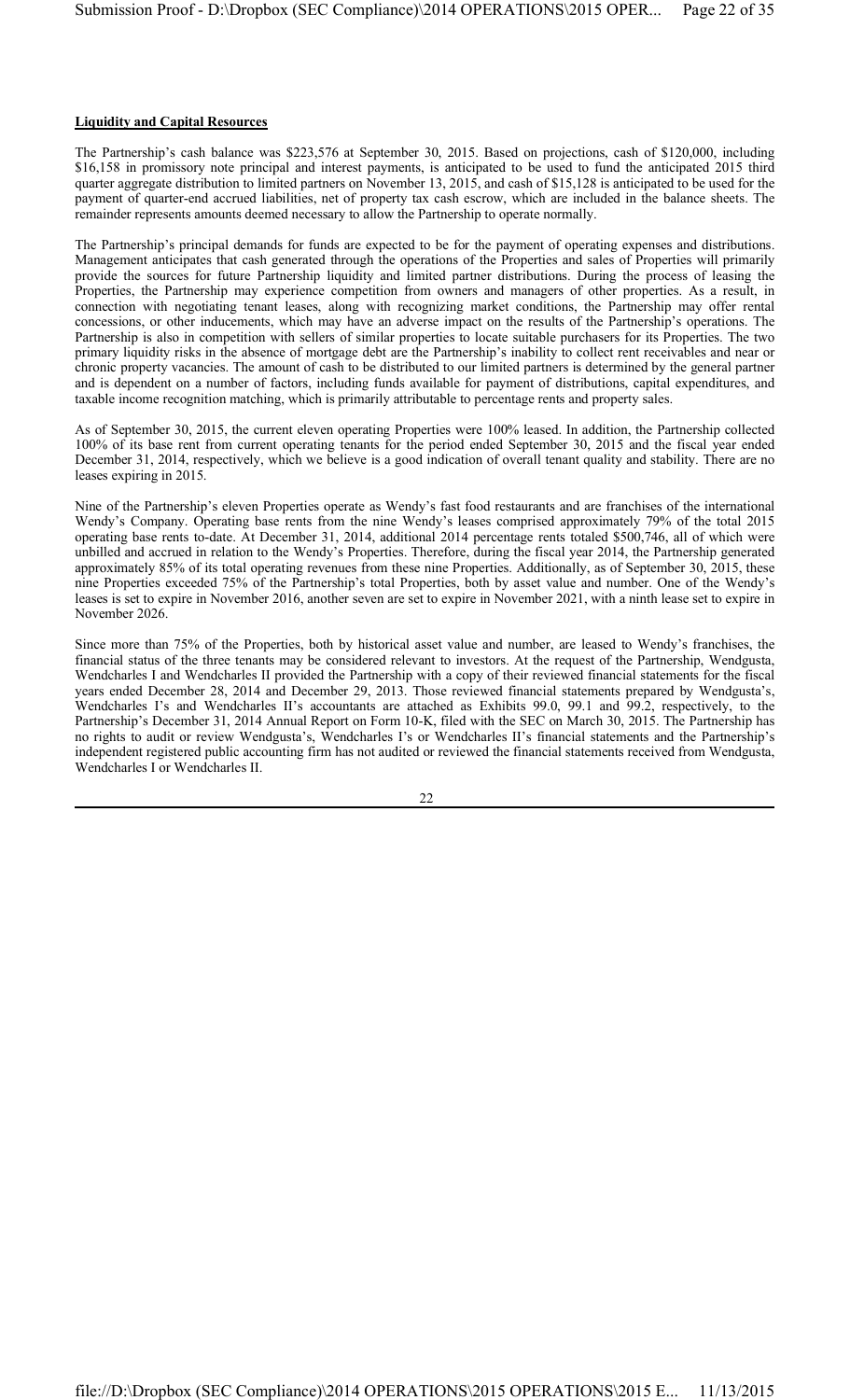# **Disposition Policies**

Management intends to hold the Properties until such time as a sale or other disposition appears to be advantageous to achieve the Partnership's investment objectives or until it appears that such objectives will either currently not be met or not be met in the future. In deciding whether to sell Properties, management considers factors such as potential capital appreciation or depreciation, cash flow and federal income tax considerations, including possible adverse federal income tax consequences to the limited partners. The General Partner may exercise its discretion as to whether and when to sell a Property, and there is no obligation to sell any of the Properties at any particular time, except upon the scheduled termination of the Partnership on November 30, 2020, or if limited partners holding a majority of the limited partnership interests vote to liquidate and dissolve the Partnership in response to a formal consent solicitation, with the next such vote expected to occur in 2017.

#### **Item 3. Quantitative and Qualitative Disclosure About Market Risk**

As a smaller reporting company, the Partnership is not required to provide the information required by Item 305 of Regulation S-K.

#### **Item 4. Controls and Procedures**

#### Controls and Procedures

As of September 30, 2015 the Partnership's management, and the Partnership's principal executive officer and principal financial officer, have concluded that the Partnership's disclosure controls and procedures (as defined in Rules 13a-15(e) and 15d-15(e) under the Exchange Act) as of the end of the period covered by this report were effective based on the evaluation of these controls and procedures as required by paragraph (b) of Rule 13a-15 or Rule 15d-15 under the Exchange Act.

#### Changes in Internal Control over Financial Reporting

There has been no change in the Partnership's internal control over financial reporting (as such term is defined in Rules 13a-15(f) and 15d-15(f) under the Exchange Act) that occurred during the fiscal quarter ending September 30, 2015 that has materially affected, or is reasonably likely to materially affect, the Partnership's internal control over financial reporting.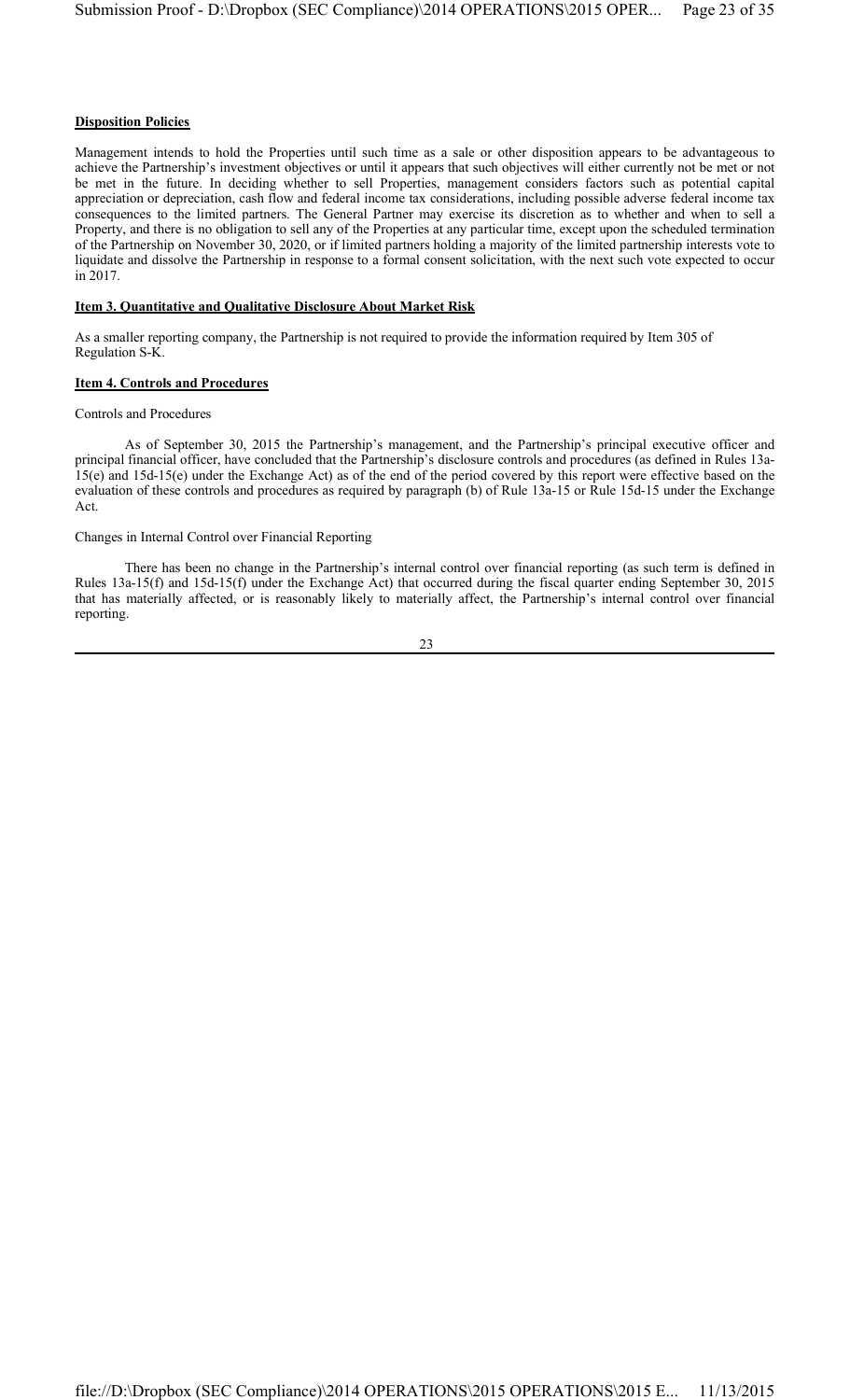# **PART II - OTHER INFORMATION**

## **Item 1. Legal Proceedings**

There are no material pending legal proceedings, other than ordinary routine litigation incidental to the Partnership's business, to which the Partnership is a party.

## **Item 1a. Risk Factors**

Not Applicable.

#### **Item 2. Unregistered Sales of Equity Securities and Use of Proceeds**

None.

**Item 3. Defaults Upon Senior Securities**

None.

**Item 4. Mine Safety Disclosures**

Not applicable.

#### **Item 5. Other Information**

None.

#### **Item 6. Exhibits**

- (a) Listing of Exhibits
	- 3.1 Certificate of Limited Partnership dated November 20, 1987, filed as Exhibit 3.7 to the Partnership's Annual Report on Form 10-K filed March 22, 2013, Commission File 0-17686, and incorporated herein by reference.
	- 4.1 Agreement of Limited Partnership dated as of November 20, 1987, amended as of November 25, 1987, and February 20, 1988, filed as Exhibit 3A to Amendment No. 1 to the Partnership's Registration Statement on Form S-11 as filed on February 22, 1988, and incorporated herein by reference.
	- 4.2 Amendments to Amended Agreement of Limited Partnership dated as of June 21, 1988, included as part of Supplement dated August 15, 1988, filed under Rule 424(b)(3), Commission File 0- 17686, and incorporated herein by reference.
	- 4.3 Amendment to Amended Agreement of Limited Partnership dated as of February 8, 1993, filed as Exhibit 3.3 to the Partnership's Annual Report on Form10-K for the year ended December 31, 1992, Commission File 0-17686, and incorporated herein by reference.
	- 4.4 Amendment to Amended Agreement of Limited Partnership dated as of May 26, 1993, filed as Exhibit 3.4 to the Partnership's Annual Report on Form10-K for the year ended December 31, 1993, Commission File 0-17686, and incorporated herein by reference.
	- 4.5 Amendment to Amended Agreement of Limited Partnership dated as of June 30, 1994, filed as Exhibit 3.5 to the Partnership's Annual Report on Form 10-K for the year ended December 31, 1994, Commission File 0-17686, and incorporated herein by reference.
	- 4.6 Amendment to Amended Agreement of Limited Partnership dated as of November 9, 2009, filed as Exhibit 4.1 to the Partnership's Quarterly Report on Form 10-Q filed November 12, 2009, Commission File 0-17686, and incorporated herein by reference.
	- 31.1 SOX 302 Certification
	- 31.2 SOX 302 Certification
	- 32.1 Certification of Periodic Financial Report Pursuant to 18 U.S.C. Section 1350.
	- 99.1 Correspondence to the Limited Partners, scheduled to be mailed November 13, 2015, regarding the third quarter of 2015 distribution.
	- 101 The following materials from the Partnership's Quarterly Report on Form 10-Q for the quarter ended, formatted in XBRL (Extensible Business Reporting Language): (i) Unaudited Condensed Balance Sheets at September 30, 2015 and December 31, 2014, (ii) Unaudited Condensed Statements of Income for the three and nine month periods ended September 30, 2015 and 2014, (iii) Unaudited Condensed Statement of Cash Flows for the nine month periods ended September 30, 2015 and 2014, and (iv) Unaudited Notes to the Condensed Financial Statements.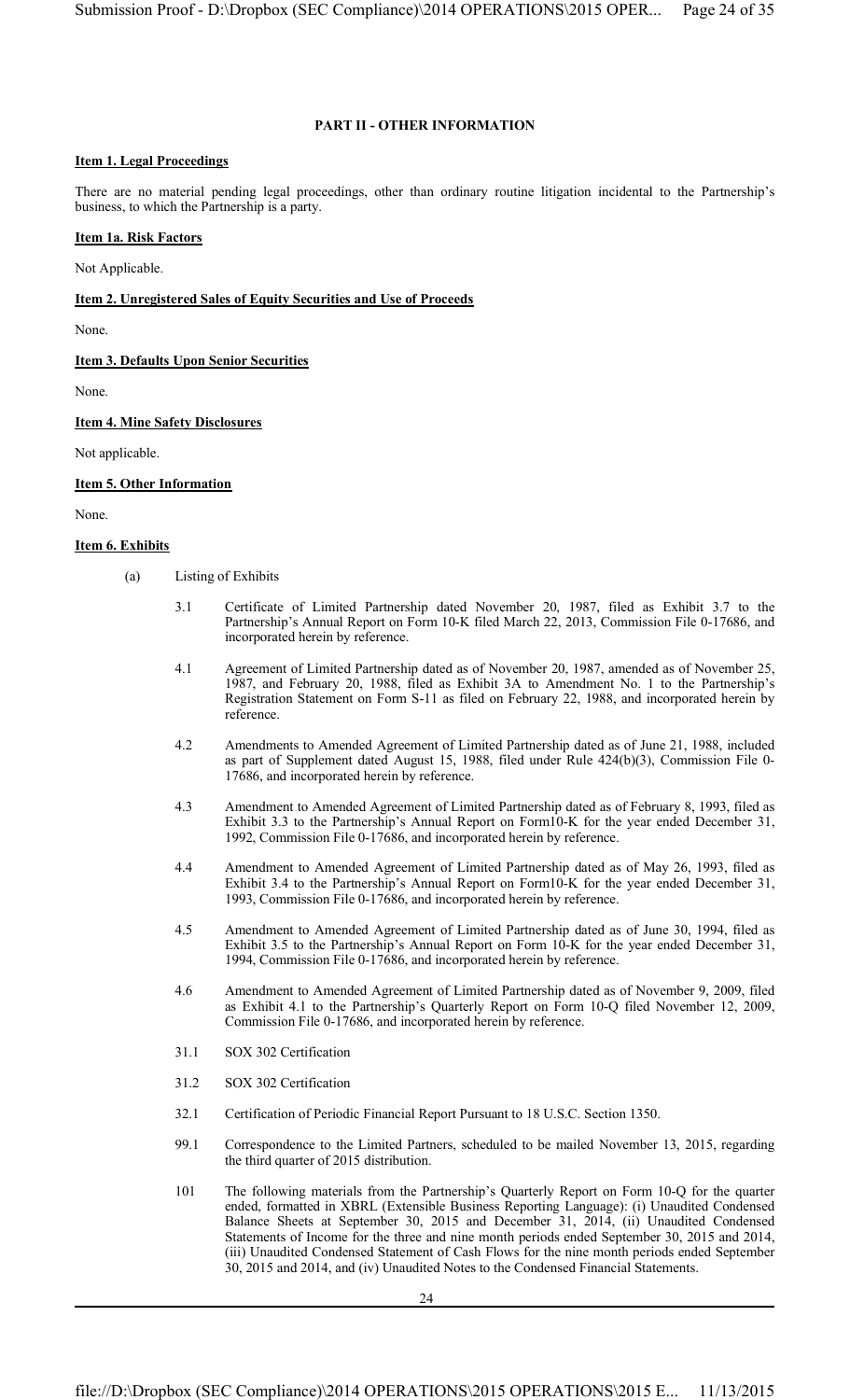# **SIGNATURES**

Pursuant to the requirements of the Securities Exchange Act of 1934, the Registrant has duly caused this report to be signed on its behalf by the undersigned, thereunto duly authorized.

# **DIVALL INSURED INCOME PROPERTIES 2 LIMITED PARTNERSHIP**

By:*/s/ Lynette L. DeRose* Lynette L. DeRose (Chief Financial Officer and Duly Authorized Officer of the Partnership)

Date: November 13, 2015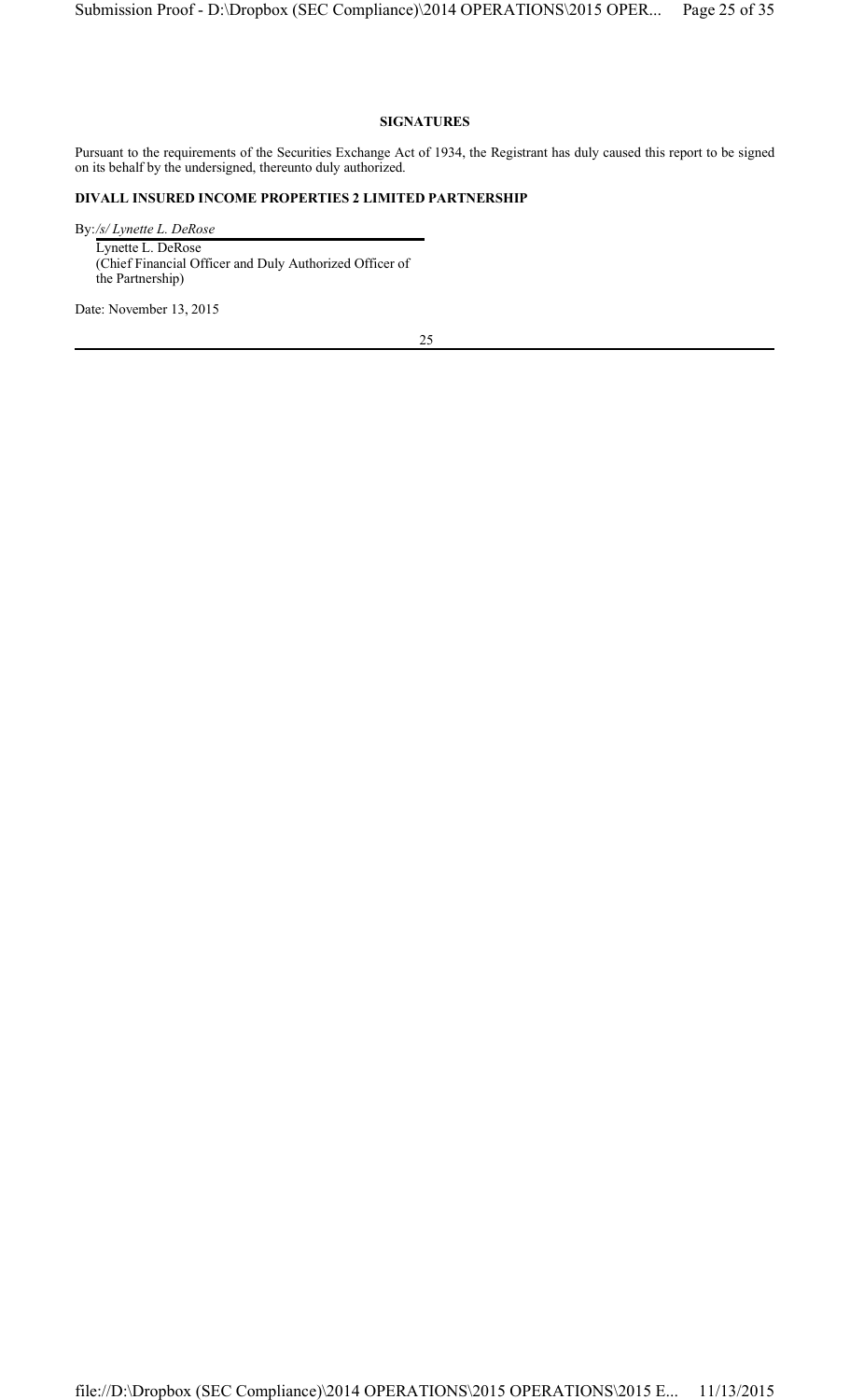#### **DIVALL INSURED INCOME PROPERTIES 2 LIMITED PARTNERSHIP**

# **CERTIFICATIONS**

I, Lynette L. DeRose, certify that:

- 1. I have reviewed this quarterly report on Form 10-Q of DiVall Insured Income Properties 2 Limited Partnership;
- 2. Based on my knowledge, this quarterly report does not contain any untrue statement of a material fact or omit to state a material fact necessary to make the statements made, in light of the circumstances under which such statements were made, not misleading with respect to the period covered by this report;
- 3. Based on my knowledge, the financial statements, and other financial information included in this report, fairly present in all material respects the financial condition, results of operations and cash flows of the registrant as of, and for, the periods presented in this report;
- 4. The Registrant's other certifying officer and I are responsible for establishing and maintaining disclosure controls and procedures (as defined in Exchange Act Rules 13a-15(e) and 15d-15(e)) and internal control over financial reporting (as defined in Exchange Act Rules 13a-15(f) and 15d-15(f)) for the registrant and have:
	- Designed such disclosure controls and procedures, or caused such disclosure controls and procedures to be designed under our supervision, to ensure that material information relating to the registrant, including its consolidated subsidiaries, is made known to us by others within those entities, particularly during the period in which this report is being prepared;
	- b) Designed such internal control over financial reporting, or caused such internal control over financial reporting to be designed under our supervision, to provide reasonable assurance regarding the reliability of financial reporting and the preparation of financial statements for external purposes in accordance with generally accepted accounting principles;
	- c) Evaluated the effectiveness of the registrant's disclosure controls and procedures and presented in this report our conclusions about the effectiveness of the disclosure controls and procedures, as of the end of the period covered by this report based on such evaluation; and
	- d) Disclosed in this report any change in the registrant's internal control over financial reporting that occurred during the registrant's most recent fiscal quarter (the registrant's fourth fiscal quarter in the case of an annual report) that has materially affected, or is reasonably likely to materially affect, the registrant's internal control over financial reporting; and
- 5. The registrant's other certifying officer and I have disclosed, based on our most recent evaluation of internal control over financial reporting, to the registrant's auditors and the audit committee of the registrant's board of directors (or persons performing the equivalent functions):
	- a) All significant deficiencies and material weaknesses in the design or operation of internal control over financial reporting which are reasonably likely to adversely affect the registrant's ability to record, process, summarize and report financial information; and
	- b) Any fraud, whether or not material, that involves management or other employees who have a significant role in the registrant's internal control over financial reporting.

Dated: November 13, 2015 By:/s/ Lynette L. DeRose

 Lynette L. DeRose Chief Financial Officer of the Partnership (principal financial officer of the registrant)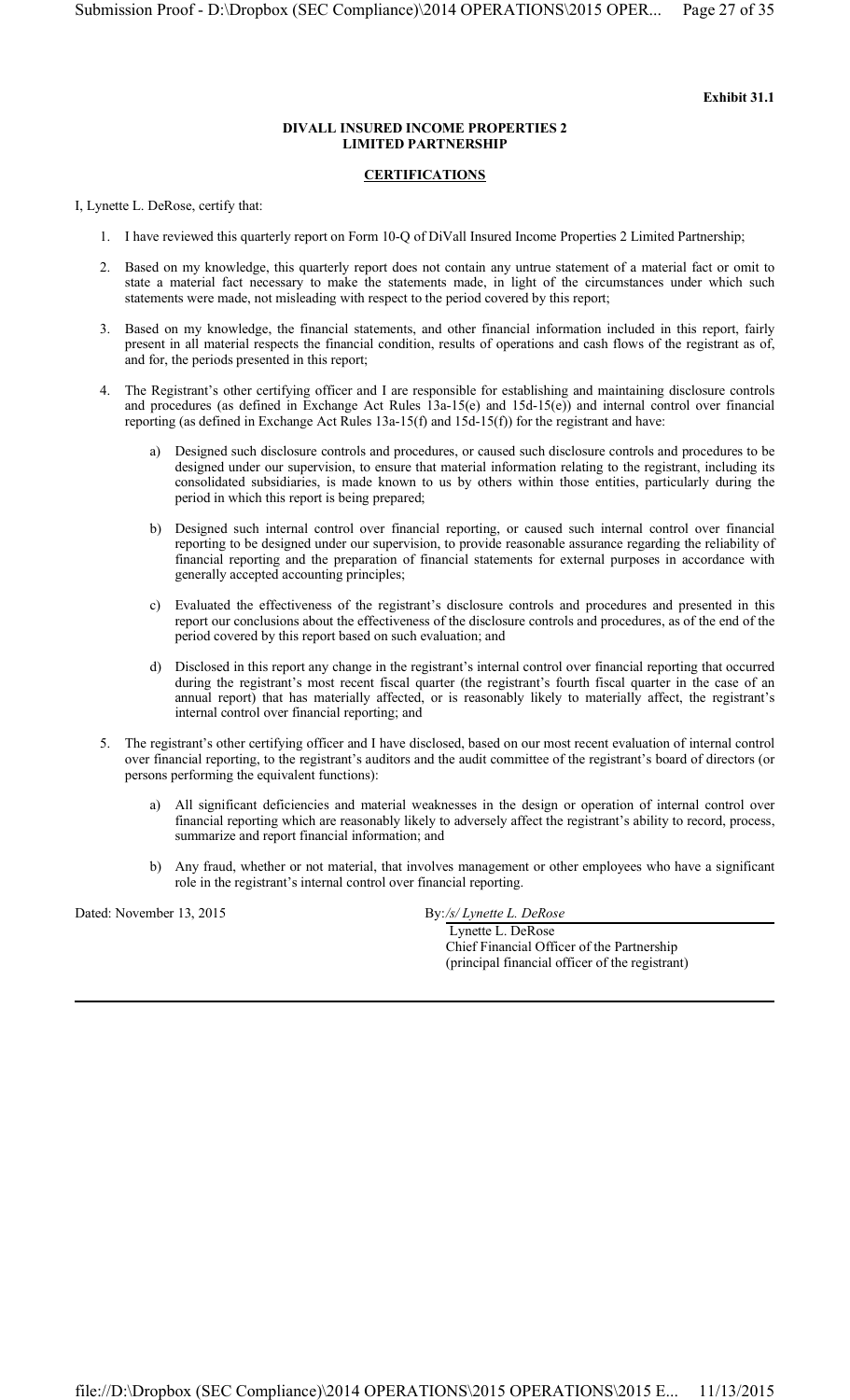#### **DIVALL INSURED INCOME PROPERTIES 2 LIMITED PARTNERSHIP**

# **CERTIFICATIONS**

I, Bruce A. Provo, certify that:

- 1. I have reviewed this quarterly report on Form 10-Q of DiVall Insured Income Properties 2 Limited Partnership;
- 2. Based on my knowledge, this quarterly report does not contain any untrue statement of a material fact or omit to state a material fact necessary to make the statements made, in light of the circumstances under which such statements were made, not misleading with respect to the period covered by this report;
- 3. Based on my knowledge, the financial statements, and other financial information included in this report, fairly present in all material respects the financial condition, results of operations and cash flows of the registrant as of, and for, the periods presented in this report;
- 4. The Registrant's other certifying officer and I are responsible for establishing and maintaining disclosure controls and procedures (as defined in Exchange Act Rules 13a-15(e) and 15d-15(e)) and internal control over financial reporting (as defined in Exchange Act Rules 13a-15(f) and 15d-15(f)) for the registrant and have:
	- Designed such disclosure controls and procedures, or caused such disclosure controls and procedures to be designed under our supervision, to ensure that material information relating to the registrant, including its consolidated subsidiaries, is made known to us by others within those entities, particularly during the period in which this report is being prepared;
	- b) Designed such internal control over financial reporting, or caused such internal control over financial reporting to be designed under our supervision, to provide reasonable assurance regarding the reliability of financial reporting and the preparation of financial statements for external purposes in accordance with generally accepted accounting principles;
	- c) Evaluated the effectiveness of the registrant's disclosure controls and procedures and presented in this report our conclusions about the effectiveness of the disclosure controls and procedures, as of the end of the period covered by this report based on such evaluation; and
	- d) Disclosed in this report any change in the registrant's internal control over financial reporting that occurred during the registrant's most recent fiscal quarter (the registrant's fourth fiscal quarter in the case of an annual report) that has materially affected, or is reasonably likely to materially affect, the registrant's internal control over financial reporting; and
- 5. The registrant's other certifying officer and I have disclosed, based on our most recent evaluation of internal control over financial reporting, to the registrant's auditors and the audit committee of the registrant's board of directors (or persons performing the equivalent functions):
	- a) All significant deficiencies and material weaknesses in the design or operation of internal control over financial reporting which are reasonably likely to adversely affect the registrant's ability to record, process, summarize and report financial information; and
	- b) Any fraud, whether or not material, that involves management or other employees who have a significant role in the registrant's internal control over financial reporting.

Dated: November 13, 2015 By:/s/ Bruce A. Provo

*Bruce A. Provo* President, and Chief Executive Officer of The Provo Group, Inc., the General Partner of the Partnership (principal executive officer of the registrant)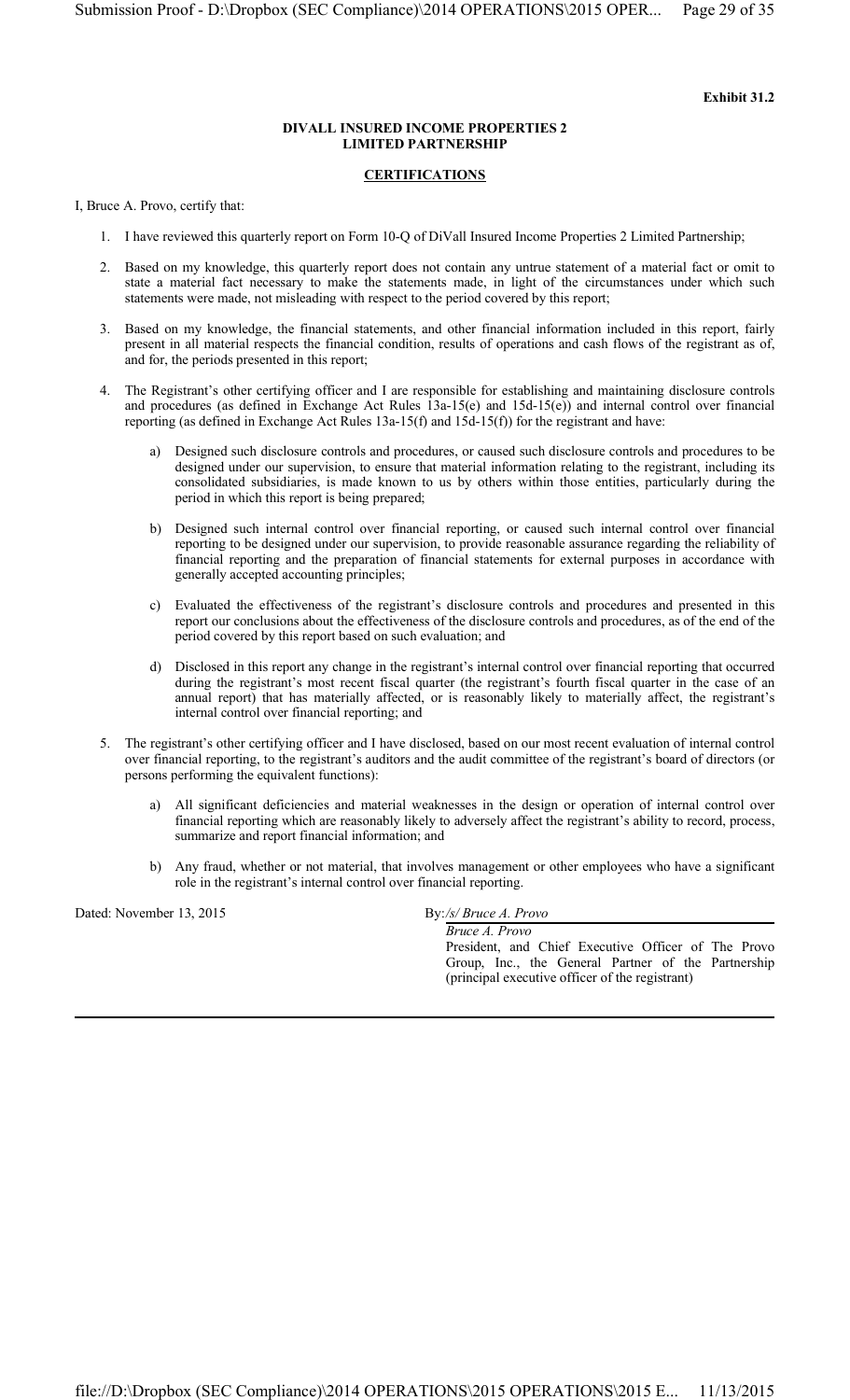#### **DIVALL INSURED INCOME PROPERTIES 2 LIMITED PARTNERSHIP**

#### **Certification of Periodic Financial Report Pursuant to 18 U.S.C. Section 1350**

Pursuant to 18 U.S.C. Section 1350, as adopted pursuant to Section 906 of the Sarbanes-Oxley Act of 2002, the undersigned principal executive officer and principal financial officer of DiVall Insured Income Properties 2 Limited Partnership (the "Company") certify that this Quarterly Report on Form 10-Q of the Company for the period ended September 30, 2015 fully complies with the requirements of Section 13(a) or 15(d) of the Securities Exchange Act of 1934 and that information contained in the report fairly presents, in all material respects, the financial condition and results of operations of the Company.

Dated: November 13, 2015 By:/s/ Lynette L. DeRose

Lynette L. DeRose Chief Financial Officer of the Partnership (principal financial officer of the registrant)

By:*/s/ Bruce A. Provo*

Bruce A. Provo President, and Chief Executive Officer of The Provo Group, Inc., the General Partner of the Partnership (principal executive officer of the registrant)

This certification is made solely for the purpose of 18 U.S.C. Section 1350, subject to the knowledge standard contained therein, and not for any other purpose.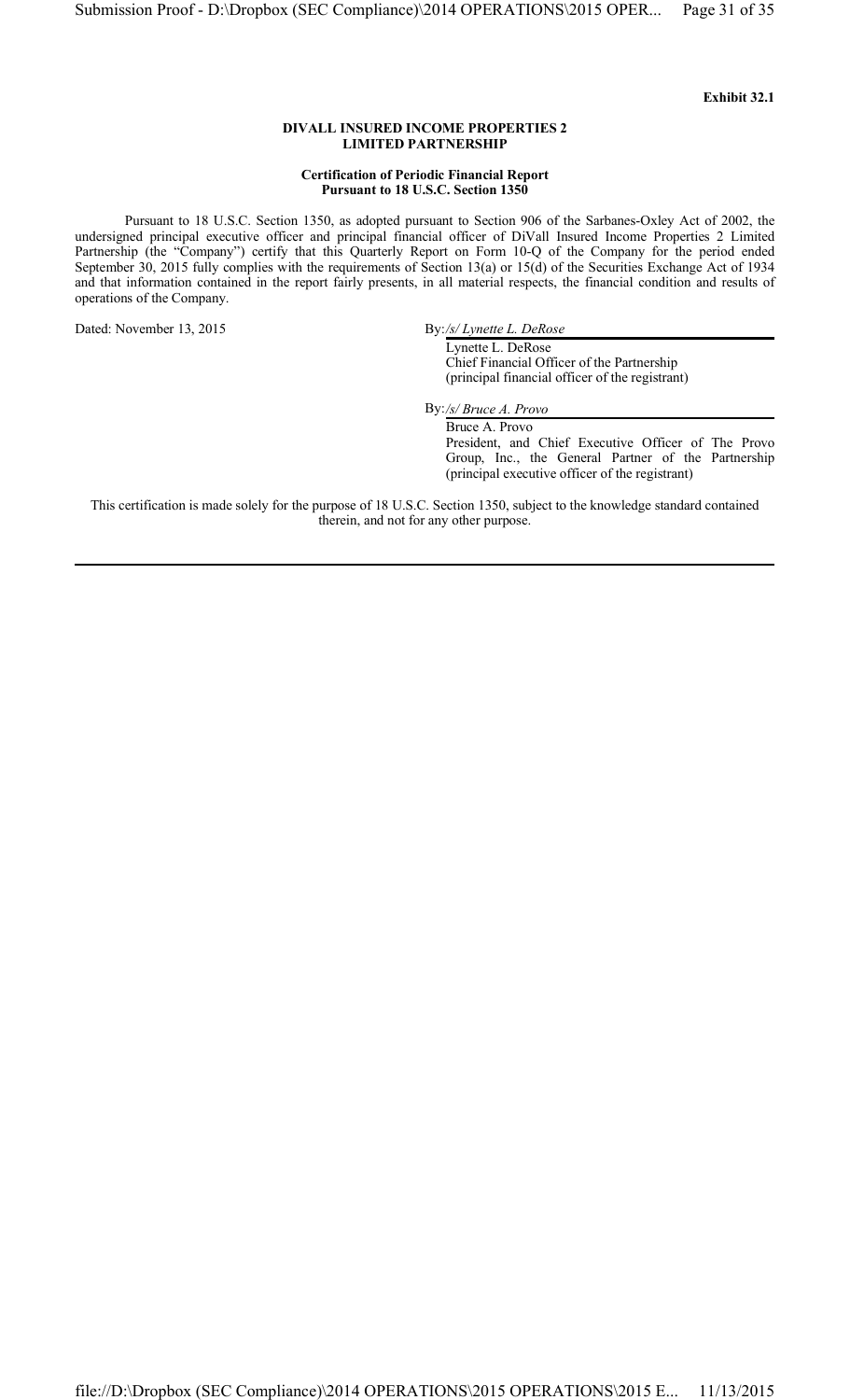# **DiVall Insured Income Properties 2, L.P. Quarterly News**

**A Publication of The Provo Group, Inc. November 13, 2015**

#### **Q3 2015 Distribution will be Distribution Highlights… \$2.59 per unit, as budgeted**

The third quarter of 2015 distribution will be about \$2.59 per unit, or \$120,000 in total, as budgeted. It will be mailed out to investors on November 13, 2015.

The Partnership owns eleven properties which are located in a total of four states. The properties are fully leased, on a triple net basis (tenants pay all propertyrelated expenses), and operated as eleven separate restaurants – nine Wendy's restaurants, an Applebee's, and a KFC. All of the tenants are performing in accordance with the terms of their leases and no leases will be expiring until the fourth quarter of 2016. Only 3 leases will be up for renewal in the next 6 years.

Each of the tenant leases has a percentage rent provision which provides for additional rents to become due at the end of each year based on a percentage of sales above a specified sales breakpoint. The rents are accrued during the calendar year, then billed out in January of the following year. The cash generated from 2015 percentage rents will be collected in January 2016 and distributed to the Limited Partners on May 15, 2016. For the years 2013 and 2014, \$525,000 (\$11.34 per unit) and \$550,000 (\$11.88 per unit) were distributed from percentage rents on May 15, 2014 and May 15, 2015, respectively.

# **INSIDE THIS ISSUE**

- **2** Questions & Answers
- **2** Contact Information

- **\$120,000 (\$2.59 per unit)** will be distributed for the third quarter of 2015 on November 13, 2015.
- The partnership initially raised \$46,280,300 from investors in the early 1990's and after offering costs (legal, marketing, etc.), had \$39,358,468 to invest in restaurant assets. Since then, from both operations and strategic sales, the partnership has distributed \$74,827,268 to investors.

#### **Additional financial information can be accessed…**

For further Quarterly 2015 unaudited financial information, see the Partnership's interim financial reports filed on form 10-Q. A copy of these filings and other public reports can be viewed and printed<br>free of charge at the Partnership's website at free of charge at the Partnership's website at www.divallproperties.com or at the SEC's website at www.sec.gov. The Partnership's 2014 Annual Report on Form 10-K was filed with the SEC on March 30, 2015; the report can also be accessed via the websites listed.

#### *FORWARD LOOKING STATEMENT*

*Forward-looking statements that were true at the time made may ultimately prove to be incorrect or false. Investors are cautioned not to place undue reliance on forward-looking statements, which reflect the Partnership's management's view only as of November 1, 2015, the date this newsletter was sent for printing and mail assembly The Partnership undertakes no obligation to update or revise forward-looking statements to reflect changed assumptions, the occurrence of unanticipated events or changes to future operating results. Factors that could cause actual results to differ materially from any forward-looking statements made in this newsletter include changes in general economic conditions, changes in real estate conditions and markets, inability of current tenants to meet financial obligations, inability to obtain new tenants upon the expiration of existing leases, and the potential need to fund tenant improvements or other capital expenditures out of operating cash flow.*

**DiVall Insured Income Properties 2, L.P. Page 1**